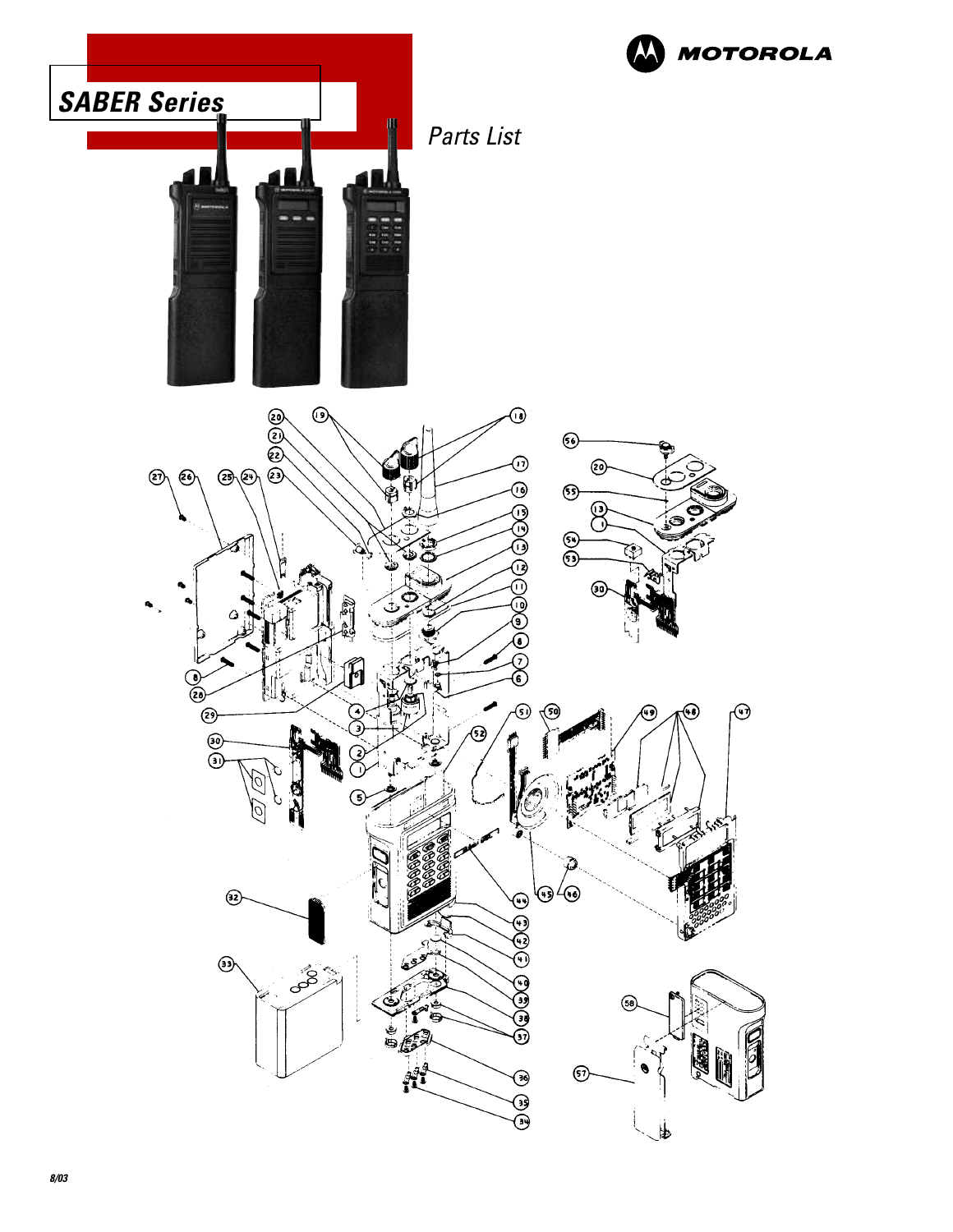



# **SABER I, II, III VHF/UHF**

| REF.                |                                    |                                                                               | REF.                 |                                                                   |                                                                     |
|---------------------|------------------------------------|-------------------------------------------------------------------------------|----------------------|-------------------------------------------------------------------|---------------------------------------------------------------------|
| NO.                 | PART NO.                           | <b>DESCRIPTION</b>                                                            | NO.                  | PART NO.                                                          | DESCRIPTION                                                         |
| 1<br>$\overline{2}$ | <b>RPX4695A</b><br><b>RPX4689A</b> | Assembly, Frame Stud (includes item 5)<br>Kit, Frequency Switch (S823)        | 31                   | <b>RPX4694A</b>                                                   | Kit, Contact Snapdome (S803, 805)<br>(2 reg'd) (part of item 30)    |
|                     |                                    | (includes item 4)                                                             | 32                   | 4505022P02                                                        | Lever, PTT, (part of item 43)                                       |
| 3                   | <b>RPX4690A</b>                    | Kit, On/Off Switch (S800)/Volume                                              | 33                   | <b>NTN4593DR</b>                                                  | Battery, 1100mAh                                                    |
|                     |                                    | Control (R800) (includes item 4)                                              |                      | or                                                                |                                                                     |
| 4                   | 3205082E68                         | Gasket, "O" Ring (2 req'd)<br>(part of items 2 and 3)                         |                      | <b>NTN4538DR</b><br>or                                            | Battery, FM, 1100mAh                                                |
| 5                   | 3205422001                         | Seal, Stud (2 reg'd) (part of item 1)                                         |                      | <b>NTN4596DR*</b>                                                 | Battery, FM, 1800mAh                                                |
| 6                   | 6105436001                         | Lightpipe, LED                                                                | 34                   | 0305706002                                                        | Screw, Baseplate Ph Pan Hd; 2-56 x 3/32"                            |
| 7                   | 3205082E59                         | Gasket, "O" Ring                                                              |                      |                                                                   | (4 reg'd) (part of item 43)                                         |
| 8                   | 0300138542                         | Screw, Module, Ph Pah Hd; 2-56 x 3/8"<br>$(7 \text{ req'}d)$                  |                      | Contact, Power (4 req'd)<br>35<br>3905453001<br>(part of item 43) |                                                                     |
| 9                   | 0305381L02                         | Screw, Top Panel; 2-32 (2 reg'd)                                              | 36                   | 4205669T01                                                        | Retainer, Baseplate (part of item 43)                               |
| 10<br>11            | <b>RPX4693A</b><br>3205082E80      | Kit, Antenna Bushing (includes item 12)<br>Gasket, "O" Ring (part of item 13) | 37                   | <b>RPX4696A</b>                                                   | Kit, Slotted Spanner Nut (2 req'd)<br>(part of item 43)             |
| 12                  | 3205082E58                         | Gasket, "O" Ring (part of item 10)                                            | 38                   | 6405847N03                                                        | Baseplate, (part of item 43)                                        |
| 13                  | <b>RPX4692A</b>                    | Kit, Control Top Panel (includes item 11)                                     | 39                   | 3205701001                                                        | Seal, Elastomer (part of item 43)                                   |
| 14                  | 0400139731                         | Lockwasher, Internal Tooth                                                    | 40                   | ---                                                               | Seal, Vacuum Port (part of item 43)                                 |
| 15<br>16            | 0205765L02<br>0405781001           | Nut, Antenna Bushing<br>Washer, Detent                                        | 41<br>42             | 5505333001<br>4105775001                                          | Latch, Battery (part of item 43)<br>Spring, Latch (part of item 43) |
| 17                  | 8505816K01                         | Antenna, VHF Helical (136-150 MHz)                                            | 43                   | <b>NHN6395A</b>                                                   | Assembly, Housing, SABER I                                          |
|                     | <sub>0r</sub><br>8505816K21        | Antenna, VHF Helical (150-162 MHz)                                            |                      |                                                                   | (includes items 32, 34 thru 42,<br>44, and 45)                      |
|                     | 0r                                 |                                                                               |                      | <b>NHN6422A</b>                                                   | Assembly, Housing, SABER II                                         |
|                     | 8505816K23                         | Antenna, VHF Helical (162-174 MHz)                                            |                      | <b>NHN6397B</b>                                                   | Assembly, Housing, SABER III                                        |
|                     | 0r                                 |                                                                               | 44                   | 3305183R03                                                        | Label, Bottom Nameplate, SABER I                                    |
|                     | 8505816K24                         | Antenna, UHF Helical (403-432 MHz)                                            |                      |                                                                   | (part of item 43)                                                   |
|                     | 0r<br>8505816K25                   | Antenna, UHF Helical (440-470 MHz)                                            |                      | 3305183R01                                                        | Label, Top Nameplate, SABER I<br>(part of item 43)                  |
|                     | 0r                                 |                                                                               |                      | 3305183R02                                                        | Label Name plate, SABER II and III                                  |
|                     | 8505816K26<br>0r                   | Antenna, UHF Helical (460-512 MHz)                                            | 45                   | 0105950T07                                                        | Assembly, Speaker/Microphone<br>Flex SABER II (8K Display)          |
| 18                  | 8505247K06<br><b>RPX4699A</b>      | Antenna, UHF Helical (403-512 MHz)<br>Kit, Frequency Knob                     |                      | 0105950T06                                                        | Assembly, Speaker/Microphone<br>Flex SABER II (2K Display)          |
| 19                  | <b>REX4105A</b>                    | Knob, Replacement                                                             | 46                   | 1405490002                                                        | Boot, Microphone                                                    |
| 20                  | 1305622001<br>0ľ                   | Escutcheon, 12-Frequency                                                      | 47                   | <b>RPX4697A</b>                                                   | Kit, Speaker Bracket, SABER<br>(includes item 48)                   |
|                     | 1305622011                         | Escutcheon, 12-Frequency Emergency                                            | 48                   | 7505641N03                                                        | Pad, Speaker Bracket (part of item 47)                              |
|                     | <sub>0r</sub>                      |                                                                               | 49                   | 0105953T53                                                        | Controller PC Board                                                 |
|                     | 1305622004                         | Escutcheon, 12-Frequency Submersible                                          | 50                   | 8405681U01                                                        | Flex Circuit, LCD Interconnect                                      |
|                     | <sub>or</sub><br>1305622013        | Escutcheon, 12-Frequency Emergency,                                           | 51<br>52             | 4205872S01<br>1405182M03                                          | Retainer, Speaker<br>Insulator, Universal Connector                 |
|                     |                                    | Submersible                                                                   | 53                   | $\overline{a}$                                                    | Bracket, Switch (optional) - not available                          |
| 21                  | 0205916P01                         | Nut, Spanner (2 req'd)                                                        | 54                   | 4005221R03                                                        | Switch, Dual-Functional (S801) (optional)                           |
| 22                  | 3205082E61                         | Gasket, "O" Ring (part of item 23)                                            | 55                   | 3205082E68                                                        | Gasket, "O" Ring (optional)                                         |
| 23                  | <b>RPX4691A</b>                    | Kit, RF Connector (includes items 22, 24)                                     | 56                   | 3605392U03                                                        | Knob, Push-Only                                                     |
| 24                  | 4205852N01                         | Contact, Ground, RF (part of item 23)                                         |                      | or                                                                |                                                                     |
| 25                  | <b>NLD8160B</b>                    | Assembly, VHF Main PC Board                                                   |                      | <b>NTN5068A</b>                                                   | Knob, Push and Rotate                                               |
|                     | <b>NLE9450B</b>                    | Assembly, UHF Main PC Board                                                   |                      | or                                                                |                                                                     |
| 26                  | <b>NTN4647A</b>                    | Assembly, Back Shield                                                         | 57                   | <b>NTN4741B</b>                                                   | Assembly, Belt Clip                                                 |
| 27                  | 0305706001                         | (includes item 27)<br>Screw, Captive (4 reg'd) (part of item 26)              |                      | <b>RPX4702A</b>                                                   | Non-Referenced Parts, SABER II and III<br>Keypad with Bracket       |
| 28                  | 4205577001                         | Clip, Ground                                                                  |                      | <b>RPX4703A</b>                                                   | Kit, LCD                                                            |
| 29                  | 1405387R01                         | Boot, Oscillator                                                              | 58                   | <b>NTN7061A</b>                                                   | Universal Connector                                                 |
| 30                  | <b>RPX4700A</b>                    | Kit, PTT/Controls Flex (includes item 31)                                     |                      |                                                                   |                                                                     |
|                     | or<br><b>RPX4701A</b>              | Kit, PTT/Controls Flex Assembly                                               |                      |                                                                   |                                                                     |
|                     |                                    | (includes items 2, 3, 31)                                                     | * Intrinsically Safe |                                                                   |                                                                     |

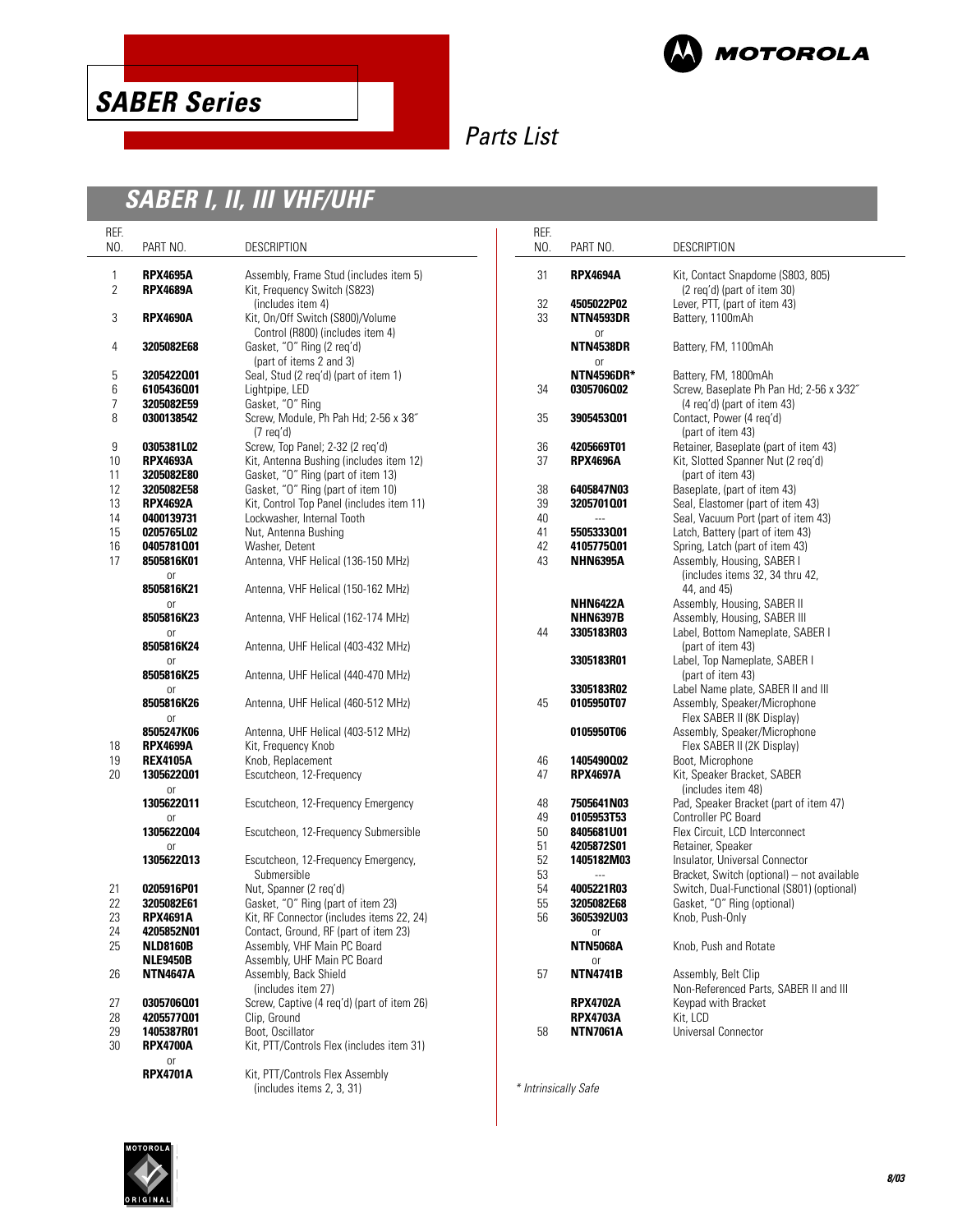



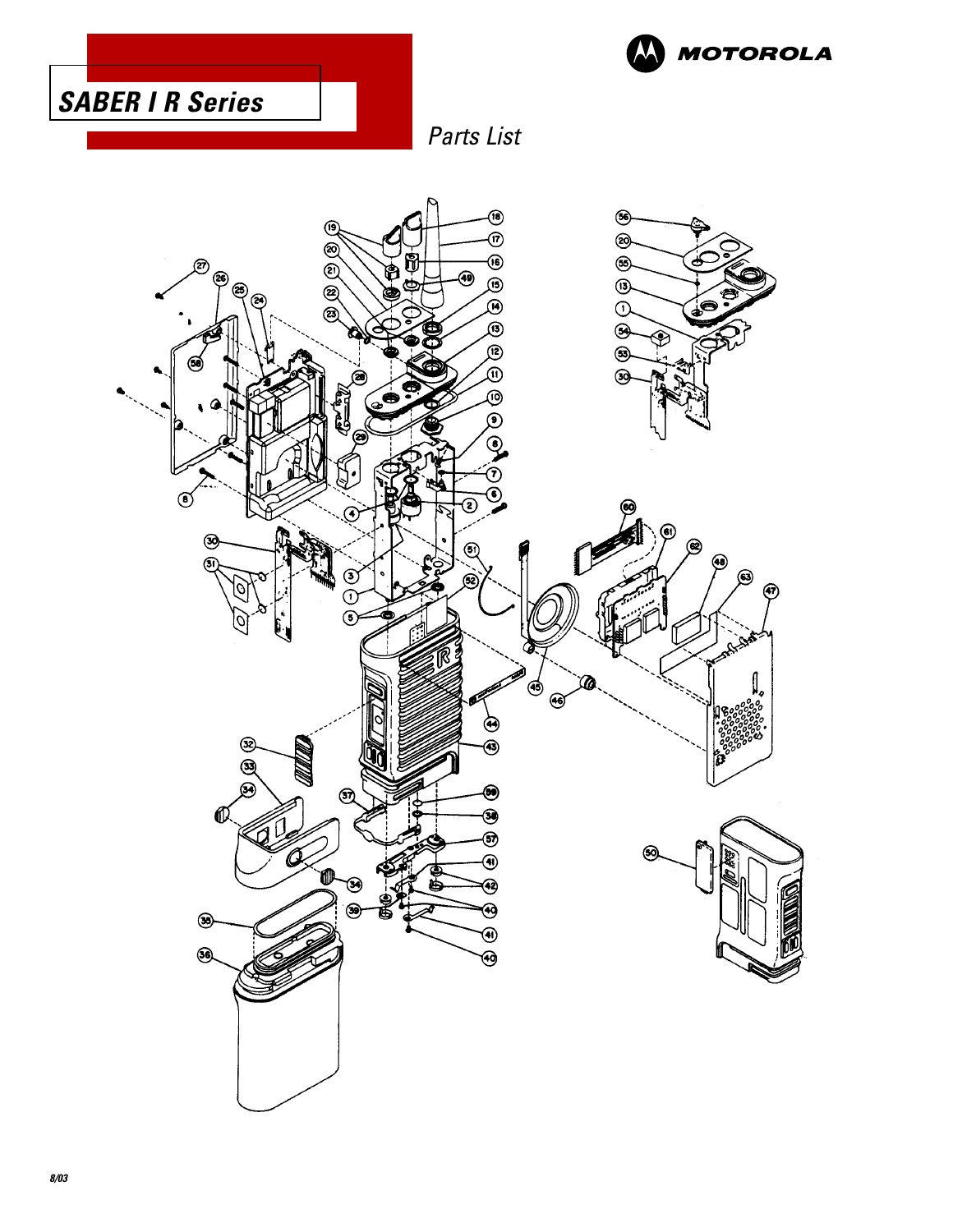



**MOTOROLA** 

# **SABER I R / Systems SABER I R**

| REF.<br>NO.    | PART NO.        | <b>DESCRIPTION</b>                                 | REF.<br>NO. | PART NO.                 | DESCRIPTION                                       |
|----------------|-----------------|----------------------------------------------------|-------------|--------------------------|---------------------------------------------------|
|                |                 |                                                    |             |                          |                                                   |
| 1              | <b>RPX4695A</b> | Kit, Frame Stud (includes item 5)                  | 29          | 1405343S01               | Boot, Oscillator (SABER I)                        |
| $\overline{c}$ | <b>RPX4689A</b> | Kit, Frequency Switch (S823) (includes item 4)     | 30          | <b>RPX4700A</b>          | Kit, PTT/Controls Flex (includes item 31)         |
| 3              | <b>RPX4690A</b> | Kit, On/Off Switch (S800)/Volume                   |             | <b>or</b>                |                                                   |
|                |                 | Control (R800) (includes item 4)                   |             | <b>RPX4701A</b>          | Kit, PTT/Controls Flex Assembly                   |
| 4              | 3205082E62      | Gasket, "O" Ring (2 req'd) (part of items 2 and 3) |             |                          | (includes items 2, 3, 31)                         |
| 5              | 3205422001      | Seal, Stud (2 reg'd) (part of item 1)              | 31          | <b>RPX4694A</b>          | Kit, Contact Snapdome (S803, 805)                 |
| 6              | 6105436001      | Lightpipe, LED                                     |             |                          | (2 reg'd) (part of item 30)                       |
| 7              | 3205082E59      | Gasket, "O" Ring                                   | 32          | 4505315V01               | Lever, PTT (part of item 43)                      |
| 8              | 0305714J10      | Screw, Module, PH Pan Hd; 7-56 x .400" (7 req'd)   | 33          | 4205292V01               | Slide (part of item 43)                           |
| 9              | 0300140332      | Screw, Top Panel; 2-28 x .187" (2 reg'd)           | 34          | 3805294V01               | Button (2 req'd) (part of item 43)                |
| 10             | <b>RPX4693A</b> | Kit, Antenna Bushing (includes item 12)            | 35          | 3205082E85               | "O" Ring, Battery (part of item 36)               |
| 11             | 3205082E80      | Gasket, "O" Ring (part of item 13)                 | 36          | <b>NTN7058AR</b>         | Battery, Submersible, 1500 mAh                    |
| 12             | 3205082E58      | Gasket, "O" Ring (part of item 10)                 |             |                          | (includes item 35)                                |
| 13             | <b>RPX4692A</b> | Kit, Control Top Panel (includes item 11)          | 37          | 4105293V01               | Spring (part of item 43)                          |
| 14             | 0400139731      | Lockwasher, Internal Tooth                         | 38          | 3205300V01               | Seal, Elastomer (part of item 43)                 |
| 15             | 0205591R01      | Nut, Antenna Bushing                               | 39          | 3905291V02               | Lockwasher (part of item 43)                      |
| 16             | $\overline{a}$  | Insert, Frequency Knob (part of item 18)           | 40          | 0305706002               | Screw, Baseplate PH Pan Hd;                       |
|                | 0ľ              | (SABER only)                                       |             |                          | 2-56 x 3/32" (3 reg'd) (part of item 43)          |
|                | 4305141R03      | Insert, Frequency Knob (Systems SABER only)        | 41          | 3905291V01               | Contact, Power (2 reg'd) (part of item 43)        |
| 17             | 8505816K01      | Antenna, VHF Helical (136-150.8 MHz)               | 42          | <b>RPX4696A</b>          | Kit, Slotted Spanner Nut (2 reg'd)                |
|                | 0ľ              |                                                    |             |                          | (part of item 43)                                 |
|                | 8505816K21      | Antenna, VHF Helical (146-162 MHz)                 | 43          | <b>NHN6524A</b>          | Assembly, Housing (SABER I) (includes             |
|                | 0ľ              |                                                    |             |                          | items 32 thru 34, 37 thru 42, 57, and 59)         |
|                | 8505816K23      | Antenna, VHF Helical (157-178 MHz)                 | 44          | 3305183R63               | Label, Nameplate (SABER I R)                      |
|                | 0ľ              |                                                    |             | <sub>or</sub>            |                                                   |
|                | 8505247K06      | Antenna, UHF Whip (403-520 MHz)                    |             | 3305183R64               | Label, Nameplate (Systems SABER I)                |
|                |                 |                                                    |             | 0105950T06               | Assembly, Speaker/Microphone Flex, SABER I        |
|                | 0ľ              |                                                    | 45          |                          | Boot, Microphone                                  |
|                | 8505477T02      | Antenna, MB Helical (74-88 MHz)                    | 46          | 1405490002               |                                                   |
| 18             | <b>RPX4699A</b> | Kit, Frequency Knob (includes item 16)             | 47          | <b>RPX4697A</b>          | Kit, Speaker Bracket (SABER I) (includes item 48) |
|                | 0ľ              | (SABER only)                                       | 48          | 7505641N03               | Pad, Speaker Bracket (part of item 47)            |
|                | <b>REX4659A</b> | Kit, Frequency Knob, Low-Profile                   | 49          | 0405781001               | Washer, Detent (even number of switch positions)  |
|                | 0ľ              | (includes item 16) (SABER only)                    |             | 0r                       |                                                   |
|                | 3605526001      | Knob, Frequency (Systems SABER only)               |             | 0405781001               | Washer, Detent (odd number of switch positions)   |
| 19             | <b>REX4105A</b> | Kit, Volume Knob                                   | 50          | <b>NTN7061A</b>          | Cover, Universal Connector                        |
|                | <b>REX4659A</b> | Kit, Volume Knob, Low Profile                      | 51          | 4205872S01               | Retainer, Speaker                                 |
| 20             | 1305622001      | Escutcheon, 12-Frequency                           | 52          | 1405182M03               | Insulator, Universal Connector                    |
|                | 0ľ              |                                                    | 53          | 0705319R02               | Bracket, Switch (optional)                        |
|                | 1305622011      | Escutcheon, 12-Frequency Emergency                 | 54          | 4005221R03               | Switch, Dual-Function (S801) (optional)           |
|                | <b>or</b>       |                                                    | 55          | $\overline{a}$           | Gasket, "O" Ring (optional) - not available       |
|                | 1305622004      | Escutcheon, 12-Frequency, Submersible              | 56          | <b>NTN5076B</b>          | Kit, Push-Only Knob (includes item 55)            |
|                | <sub>or</sub>   |                                                    |             | 0r                       |                                                   |
|                | 1305622003      | Escutcheon, 12-Frequency Emergency                 |             | <b>NTN5068B</b>          | Kit, Push-and-Rotate Knob (includes item 55)      |
|                |                 | Submersible                                        |             | 0r                       |                                                   |
| 21             | 0205916P01      | Nut, Spanner (2 req'd)                             |             | <b>NTN5069A</b>          | Kit, Rotate-Only Knob (includes item 55)          |
| 22             | 3205082E61      | Gasket, "O" Ring (part of item 23)                 |             | 0r                       |                                                   |
| 23             | <b>RPX4691A</b> | Kit, RF Connector (includes items 22, 24)          |             | 4305607S01               | Plug, Seal                                        |
| 24             | 4205852N01      | Contact, Ground, RF (part of item 23)              | 57          | 6405296V01               | Baseplate (part of item 43)                       |
| 25             | <b>NLD8750A</b> | Kit, VHF SECURENET Main PC Board (SABER only)      | 58          | 7505934005               | Pad, Backshield (part of item 26)                 |
|                | or              |                                                    | 59          | 3205472M03               | Seal, Vacuum Port (part of item 43)               |
|                | <b>NLE4150B</b> | Kit, UHF SECURENET Main PC Board (SABER only)      | 60          | 8405681U01               | Flex Circuit, LCD Interconnect                    |
|                | or              |                                                    |             |                          | (Systems SABER I R only)                          |
|                | <b>NLD8880B</b> | Kit, VHF SECURENET Main PC Board                   | 61          | $\overline{\phantom{a}}$ | Shield, LCD Board (Systems SABER I R only) -      |
|                | or              | (Systems SABER only)                               |             |                          | not available                                     |
|                | <b>NLE4200C</b> | Kit, UHF SECURENET Main PC Board                   | 62          | 0105953T52               | Assembly, Controller PC Board                     |
|                |                 | (Systems SABER only)                               |             |                          | (Systems SABER I R only)                          |
| 26             | <b>NTN4647A</b> | Assembly, Back Shield (includes items 27, 58)      | 63          | $\overline{a}$           | Insulator, Front Shield (Systems SABER I R only)  |
| 27             | 0305706001      | Screw, Captive (4 reg'd) (part of item 26)         |             |                          |                                                   |
| 28             | 4205577001      | Clip, Ground                                       |             |                          |                                                   |
|                |                 |                                                    |             |                          |                                                   |

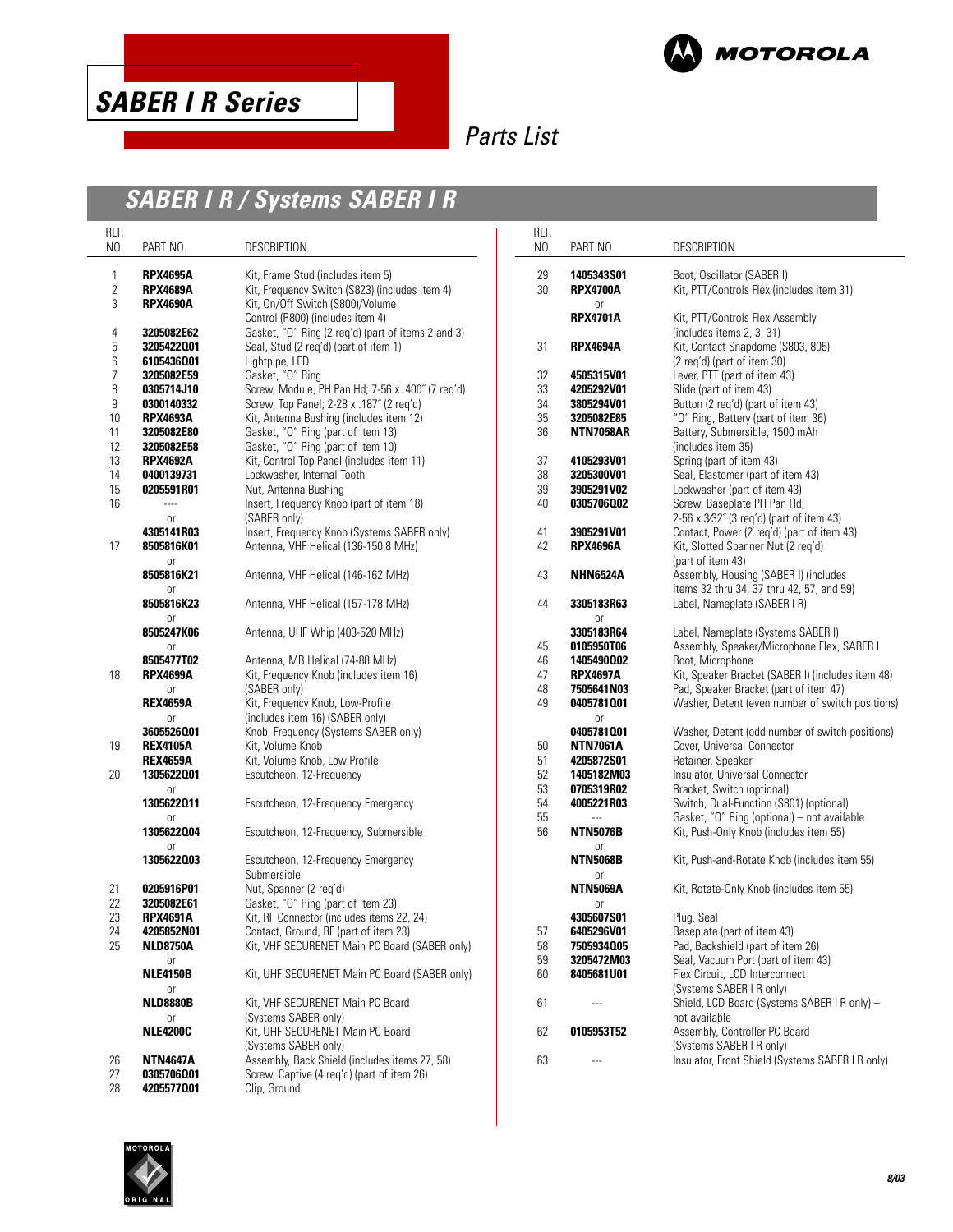



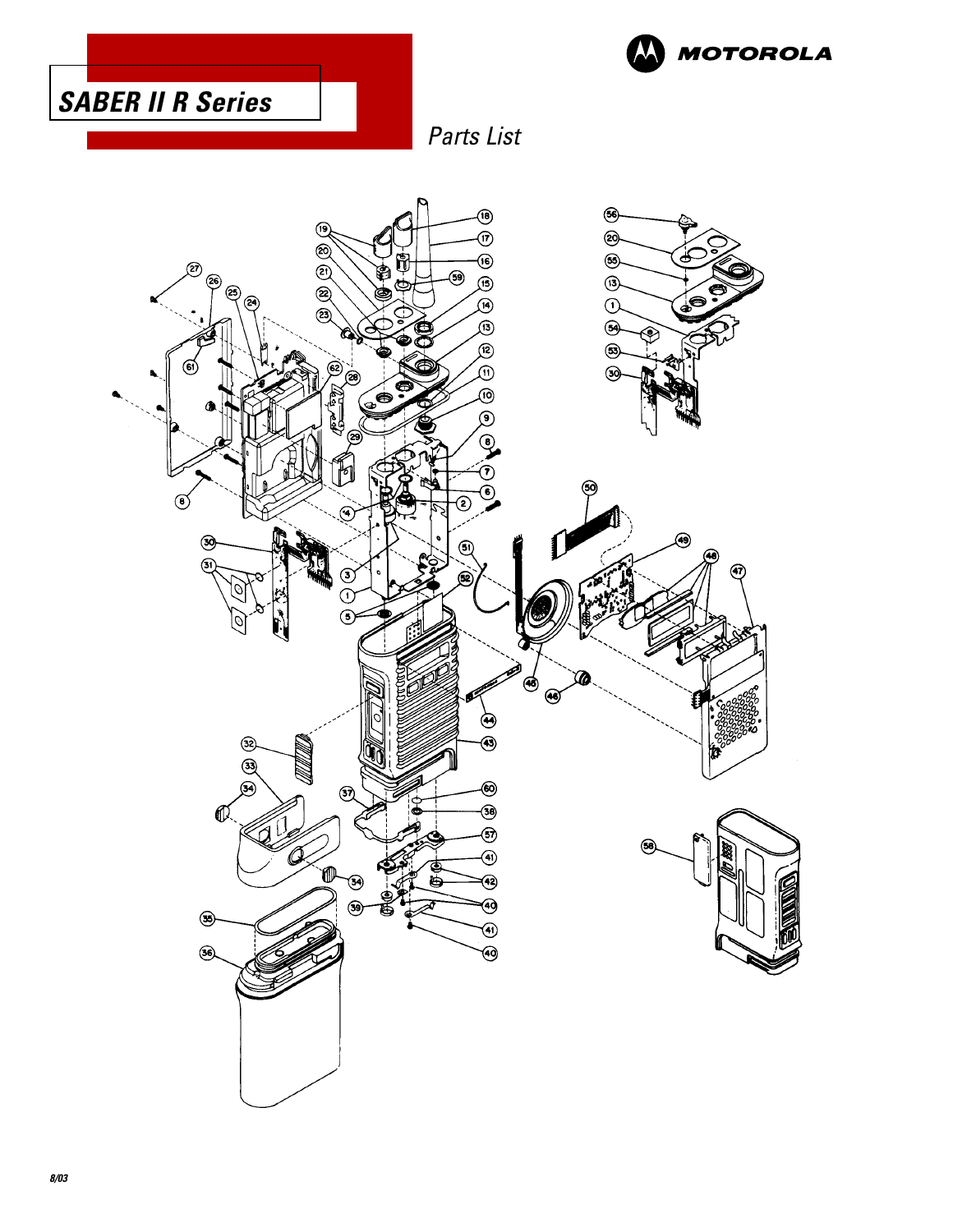



# **SABER II R**

| REF.<br>NO.  | PART NO.         | <b>DESCRIPTION</b>                                           | REF.<br>NO. | PART NO.                    | DESCRIPTION                                                    |
|--------------|------------------|--------------------------------------------------------------|-------------|-----------------------------|----------------------------------------------------------------|
| $\mathbf{1}$ | <b>RPX4695A</b>  | Kit, Frame Stud (includes item 5)                            | 31          | <b>RPX4694A</b>             | Kit, Contact Snapdome (2 req'd)                                |
| 2            | <b>RPX4689A</b>  | Kit, Frequency Switch (S823)                                 |             |                             | (part of item 30)                                              |
|              |                  | (includes item 4)                                            | 32          | 4505315V01                  | Lever, PTT (part of item 43)                                   |
| 3            | <b>RPX4690A</b>  | Kit, On/Off Switch (S800)/Volume                             | 33          | 4205292V01                  | Slide (part of item 43)                                        |
|              |                  | Control (R800) (includes item 4)                             | 34          | 3805294V01                  | Button (2 req'd) (part of item 43)                             |
| 4            | 3205082E62       | Gasket, "O" Ring (2 req'd)                                   | 35          | 3205082E85                  | "O" Ring, Battery (part of item 36)                            |
|              |                  | (part of items 2 and 3)                                      | 36          | <b>NTN7058AR</b>            | Battery, Submersible, 1500 mAh                                 |
| 5            | 3205422001       | Seal, Stud (2 req'd) (part of item 1)                        |             |                             | (includes item 35)                                             |
| 6            | 6105436001       | Lightpipe, LED                                               | 37          | 4105293V01                  | Spring (part of item 43)                                       |
| 7            | 3205082E59       | Gasket, "O" Ring                                             | 38          | 3205300V01                  | Seal, Elastomer (part of item 43)                              |
| 8            | 0305714J10       | Screw, Module, Ph Pan Hd; 7-56 x .400"                       | 39          | 3905291V02                  | Lockwasher (part of item 43)                                   |
|              |                  | $(7 \text{ req'} d)$                                         | 40          | 0305706001                  | Screw, Baseplate Ph Pan Hd;                                    |
| 9            | 0300140332       | Screw, Top Panel; 2-28 x .187" (2 reg'd)                     |             |                             | 2-56 x 3/32" (3 req'd) (part of item 43)                       |
| 10           | <b>RPX4693A</b>  | Kit, Antenna Bushing (includes item 12)                      | 41          | 3905291V01                  | Contact, Power (2 reg'd) (part of item 43)                     |
| 11           | 3205082E80       | Gasket, "O" Ring (part of item 13)                           | 42          | <b>RPX4696A</b>             | Kit, Slotted-Spanner Nut (2 req'd)                             |
| 12           | 3205082E58       | Gasket, "O" Ring (part of item 10)                           |             |                             | (part of item 43)                                              |
| 13           | <b>RPX4692A</b>  | Kit, Control Top Panel (includes item 11)                    | 43          | <b>NHN6524A</b>             | Assembly, Housing SABER II (includes                           |
| 14           | 0400139731       | Lockwasher, Internal Tooth                                   |             |                             | items 32 thru 34, 37 thru 42, 57, 60)                          |
| 15           | 0205591R01       | Nut, Antenna Bushing                                         | 44          | 3305183R63                  | Label, Nameplate SABER II R                                    |
| 16           |                  | Insert, Frequency Knob (part of item 18)                     | 45          | $\overline{\phantom{a}}$    | Assembly, Speaker/Microphone Flex -                            |
| 17           | 8505816K01       | Antenna, VHF Helical (136-150.8 MHz)                         |             |                             | not available                                                  |
|              | 0r               |                                                              | 46          | 1405490002                  | Boot, Microphone                                               |
|              | 8505816K21       | Antenna, VHF Helical (146-162 MHz)                           | 47          | <b>RPX4702A</b>             | Assembly, LCD/Speaker Bracket                                  |
|              | <b>or</b>        |                                                              | 48          | <b>RPX4703A</b>             | Kit, LCD Assembly (part of item 49)                            |
|              | 8505816K23       | Antenna, VHF Helical (157-178 MHz)                           | 49          | <b>REX4204A</b>             | Assembly, Display PC Board                                     |
|              | 0r               |                                                              |             | 0r                          | (VHF and UHF radios) (includes item 48)                        |
|              | 8505247K06       | Antenna, UHF Whip (403-520 MHz)                              |             | $\overline{\phantom{a}}$    | Assembly, Display PC Board                                     |
|              | <sub>or</sub>    |                                                              |             |                             | (MB radios) (includes item 48)                                 |
|              | 8505477T02       | Antenna, MB Helical (74-88 MHz)                              | 50          | 8405712U01                  | Flex Circuit, LCD Interconnect                                 |
| 18           | <b>RPX4699A</b>  | Kit, Frequency Knob (includes item 16)                       | 51          | 4205872S01                  | Retainer, Speaker                                              |
|              | 0r               |                                                              | 52          | 1405182M03                  | Insulator, Universal Connector                                 |
|              | <b>REX4659</b>   | Kit, Frequency Knob, Low-Profile                             | 53          | 0705319R02                  | Bracket, Switch (optional)                                     |
|              |                  | (includes item 16)                                           | 54          | 4005221R03                  | Switch, Dual-Function (S801) (optional)                        |
| 19           | <b>REX4105A</b>  | Kit, Volume Knob                                             | 55          | 3205082E68                  | Gasket, "O" Ring (optional)                                    |
|              | <b>REX4659A</b>  | Kit, Volume Knob, Low-Profile                                | 56          | <b>NTN5076B</b>             | Kit, Push-Only Knob (includes item 55)                         |
| 20           | 1305622001       | Escutcheon, 12-Frequency                                     |             | 0r                          | Kit, Push-and-Rotate Knob                                      |
|              | 0r<br>1305622011 |                                                              |             | <b>NTN5068A</b>             |                                                                |
| 21           | 0205916P01       | Escutcheon, 12-Frequency Emergency<br>Nut, Spanner (2 reg'd) |             | 0r<br><b>NTN5069A</b>       | (includes item 55)<br>Lit, Rotate-Only Knob (includes item 55) |
| 22           | 3205082E61       | Gasket, "O" Ring (part of item 23)                           |             |                             |                                                                |
| 23           | <b>RPX4691A</b>  | Kit, RF Connector (includes items 22, 24)                    |             | <sub>0r</sub><br>4305607S01 | Plug, Seal                                                     |
| 24           | 4205852N01       | Contact, Ground, RF (part of item 23)                        | 57          | 6405296V01                  | Baseplate (part of item 43)                                    |
| 25           | <b>NLD8750A</b>  | Kit, VHF SECURENET Main PC Board                             | 58          | <b>NTN7061A</b>             | Cover, Universal Connector                                     |
|              | <b>or</b>        |                                                              | 59          | 0405781001                  | Washer, Detent (even number of                                 |
|              | <b>NLE4150B</b>  | Kit, UHF SECURENET Main PC Board                             |             | <b>or</b>                   | switch positions)                                              |
| 26           | <b>NTN4647A</b>  | Assembly, Back Shield (includes item 27)                     |             | $\overline{\phantom{a}}$    | Washer, Detent (odd number of                                  |
| 27           | 0305706001       | Screw, Captive (4 reg'd) (part of item 26)                   |             |                             | switch positions)                                              |
| 28           | 4205577001       | Clip, Ground                                                 | 60          | 3205472M03                  | Seal, Vacuum Port (part of tem 43)                             |
| 29           | <b>REX4121A</b>  | Boot, Reference Oscillator, SABER II                         | 61          | 7505934005                  | Pad, Backshield (part of item 26)                              |
| 30           | <b>RPX4700A</b>  | Kit, PTT/Controls Flex (includes item 31)                    | 62          | $\frac{1}{2}$               | Pad, DVP                                                       |
|              | <b>or</b>        |                                                              |             |                             |                                                                |
|              | <b>RPX4701A</b>  | Kit, PTT/Controls Flex Assembly                              |             |                             |                                                                |
|              |                  | (includes items 2, 3, 31)                                    |             |                             |                                                                |

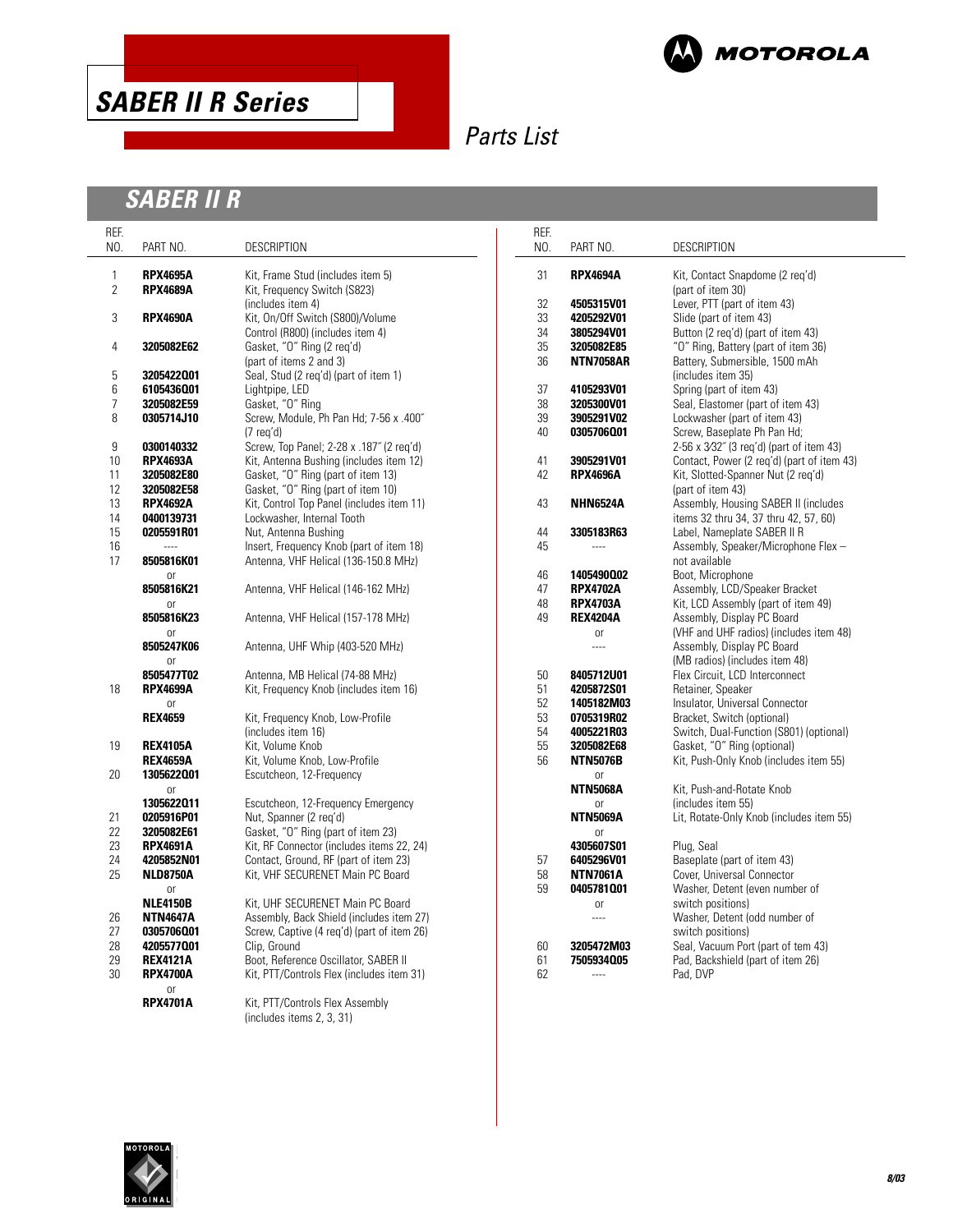



# **Chargers**

### **Single Unit Rapid Universal Tri-Chemistry Chargers**

Tri-chemistry chargers support Nickel Cadmium, Nickel Metal Hydride, and Lithium-ion batteries.

**NTN1667A** 110V Universal Charger **NTN1668A** 220V Universal Charger **NTN1669A** 240V Universal Charger





The impres smart energy system ensures maximum talk-time and optimized battery cycle life through the use of its advanced charging algorithm and automatic reconditioning features. The smart energy system reconditions impres batteries when they need it automatically, keeping them in peak condition. It's advanced conditioning features allow batteries to be safely left on the charger for extended periods of

NTN1667A

WPLN4111AR

time without incurring the damaging heat build-up which can rob batteries of cycle life. In addition, batteries left on the charger are kept fully charged so they are always ready when you need them. The impres system reconditions batteries when they need it based on their usage pattern. Talk time and cycle life are optimized and the need for manual maintenance programs reduced or eliminated. This rapid-rate tri-chemistry charging system will also charge existing legacy batteries and supports multiple radio platforms including Saber, XTS, and HT1000 series portables.

**WPLN4111AR** impres Smart Energy System Single Unit Charger

**WPLN4108BR** impress Smart Energy System Multi-Unit Charger

**WPLN4109BR** impres Multi-Unit charger 220V/240V

**5889254E01** Battery Adapter (required for batteries NTN4537, NTN4592, NTN7014 and NTN8818)

### **Chargers**

### **impres™ Multi-Unit Charger with Display Modules**

The impres Multi-Unit Charger with Charger Display Modules has a two-line LCD screen for each of its six charger pockets that provides users with a host of valuable battery information. When a calibrated impres battery is inserted into a pocket, it provides the current battery mAh and percent of rated capacity which allows the user to immediately know the status of the battery without having to charge and discharge the battery. Additionally, the unit displays the remaining charge time (NiCd and NiMH only) which lets the user know when the impres battery will be ready for use. Additional information displayed includes: battery serial and part number information, battery chemistry, voltage and charge status and the version of the charger and display modules.

**WPLN4130AR** impres Multi-Unit Charger with Display Modules

**RLN5382A** Charger Display Module for impres multi-unit charger version 1.3 or later

**RLN5591A** Charger Display Module for impres multi-unit charger version 1.2 or earlier



### **impres™ Bundle Packs**

Provide significant savings on the impres products by bundling a charger and batteries together as a smart energy system package.

**RLN5261A** impres Charger with two HNN9033AR batteries

**RLN5444B** impress Multi-Unit Charger with six HNN9033AR batteries

**RLN5264A** impres Charger with two HNN9034AR batteries

**RLN5442B** impress Multi-Unit Charger with six HNN9034AR batteries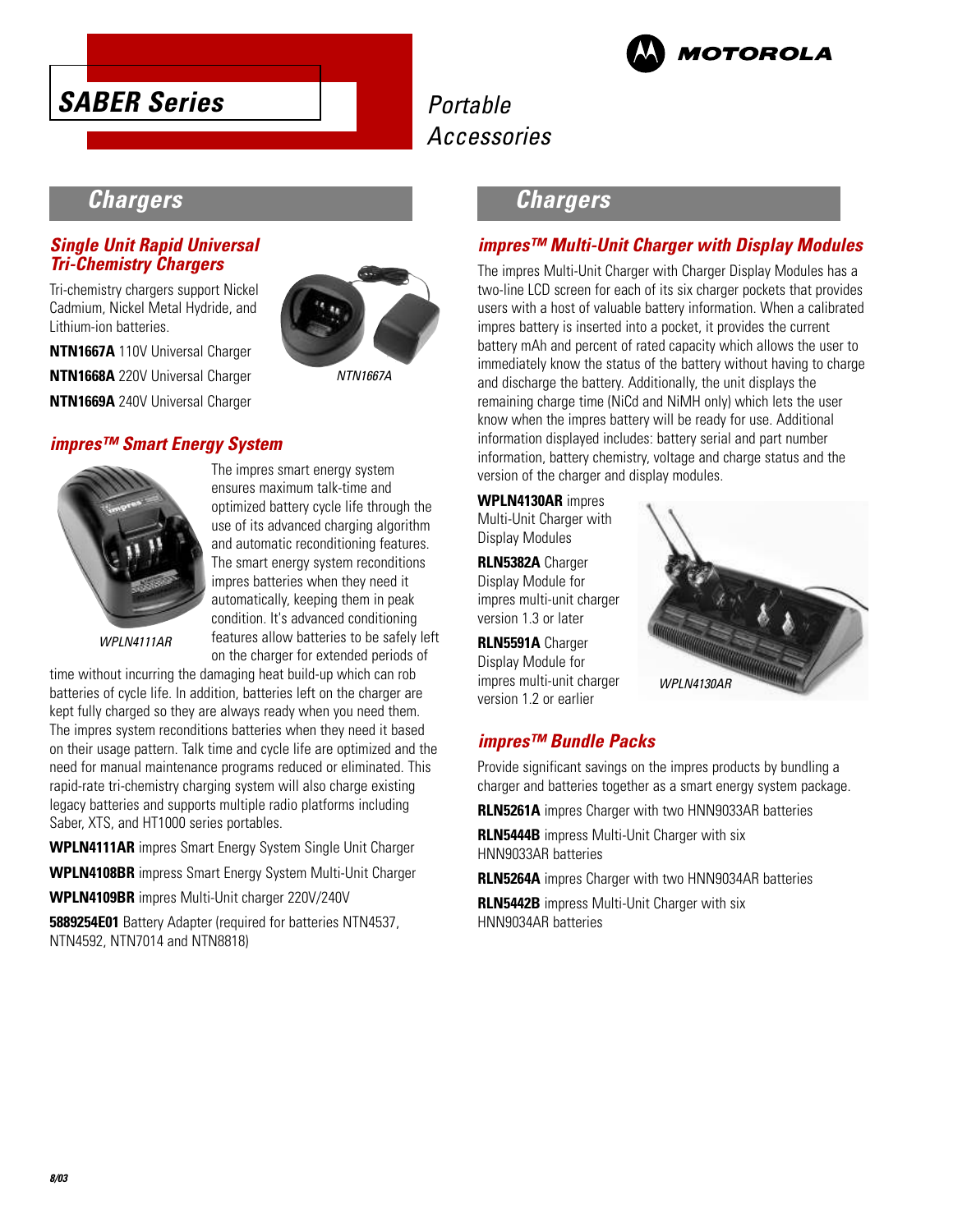

# **Chargers**

**SABER Series**

### **Motorola Conditioning Charger (MCC)**

The MCC utilize negative pulse charging technology that will help extend battery life and enhance battery operation. It will safely condition and charge your specified NiCd and NiMH batteries in approximately an hour. The MCC controls heat buildup due to its charging and termination algorithms and maintenance mode allows batteries to be safely left on the charger for

WPPN4065BR shown with four WPLN4001BR adapters

extended periods of time. And now there is an Instant Fault Detection (IFD) feature which detects faulty radio batteries in seconds, which notifies the user that the battery will not operate at peak performance. Optional accessories are available allowing these chargers to be used in both AC and DC environments providing optimal charging flexibility.

**WPPN4002BR** Base Charge Unit Only, 110V AC (order adapter plates separately)

**WPPN4006AR** Base Charge Unit Only, 220V AC (order adapter plates separately)

**WPPN4001BR** Adapter Only, 7V

**WPLN4096AR** Base 110V AC (includes base unit and 7V adapter)

**WPPN4065BR** Multi-Unit Charger, four-station base, 110V (order adapter plates separately)

**3080384G15** Cigarette Lighter Adapter Cord

**3080384M21** DC Hard Wire Cable, for vehicular installation (included in RLN4814A)

**RLN4814A** Mounting Bracket for Motorola single unit Conditioning Charger

# **Chargers**

### **Porta-Pocket Charger**



The Porta-Pocket Charger provides a regular rate 16-hour charge to nickel cadmium (NiCd) batteries.

**NTN5563B** Porta-Pocket Charger, 110V AC, regular rate, includes AC power supply/cable

**NKN6289A** 12V DC Ignition Wiring Cable, includes dash mount bracket

**NKN6290B** 12V Cigarette Lighter Receptacle Cable, includes dash mount bracket

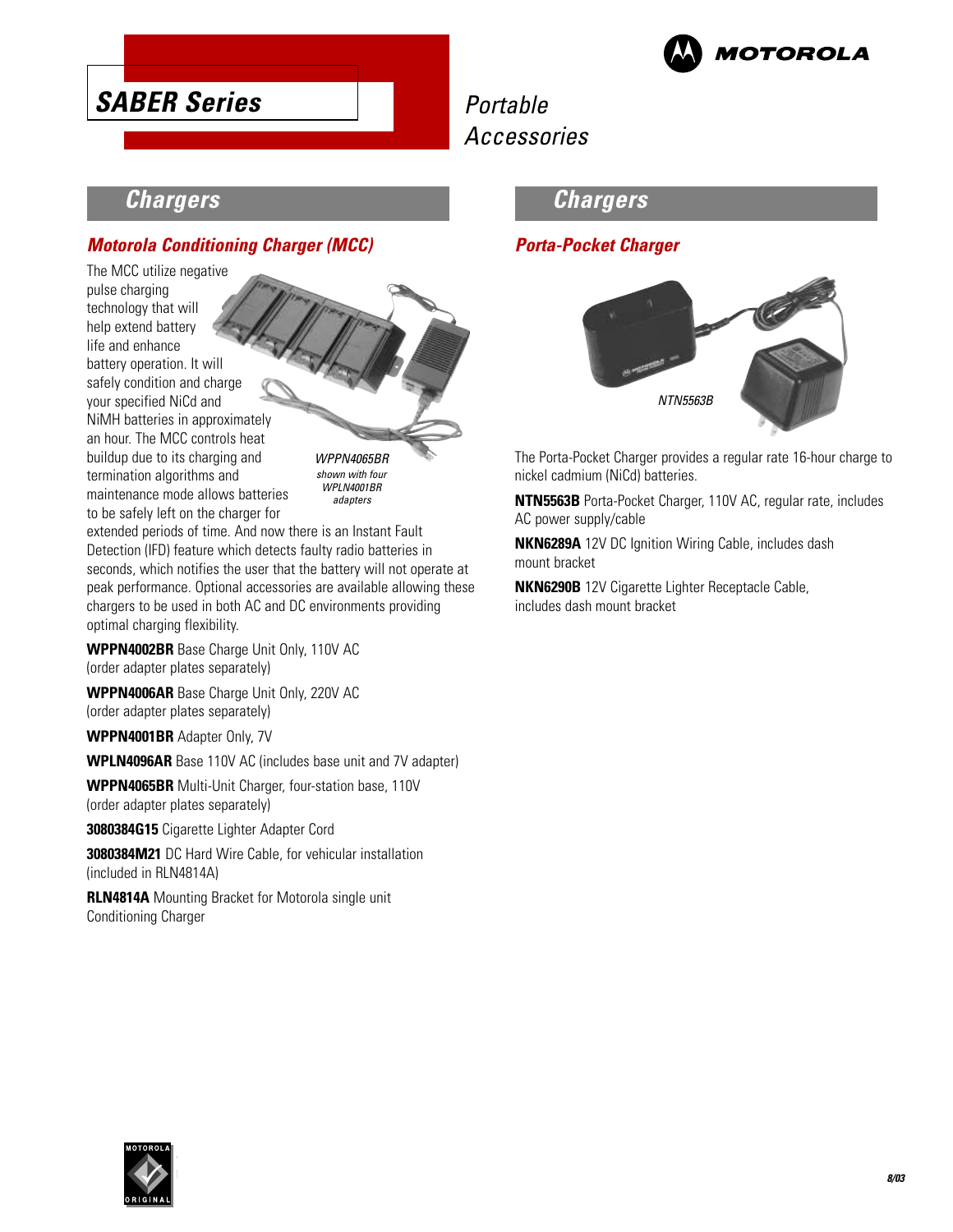

*IOTOROLA* 

### **Battery Maintenance Systemplus (BMSplus)**

Increase the useful life of our batteries. Using interchangeable battery adapters (sold separately), the BMS $p$ lus is capable of charging and discharging, analyzing, conditioning and cycle testing NiCd, NiMH, Li-ion batteries; tracking battery voltage and capacity (mAh). The BMSplus offers a 3-year warranty. Its easy-to-use design supports hundreds of 2-way, cellular, and camcorder batteries. Includes printer port\* (Serial-RS-232C port-uses female 9-pin to male 25-pin cable).



WPLN4079BR

**WPLN4079BR** Six-Station, 110V AC, 50/60 Hz

**WPLN4080BR** Six-Station, 230V AC, 50/60 Hz

**WPPN4085AR** BMSplus field Upgrade Kit or WPLN4079AR, WPLN4080AR, and WPLN4081AR; allows these units to support Li-ion battery chemistries

**NDN4005B** Three-Station, 110V AC 50/60 Hz (does not support Li-ion or 3-cell batteries)

**NDN4006B** Three-Station, 230V AC 50/60 Hz (does not support Li-ion or 3-cell batteries)

### **BMSplus Adapters**

**TDN9450A** NiCd Adapter, 7.5V, for use with NTN4537CR, NTN4538DR, NTN4592CR, NTN4593DR, NTN4595DR, NTN4596DR and NTN4992CR

**TDN9434A** NiCd Adapter, 7.5V for use with NTN7058AR SABER R

**WPPN4087AR** NiCd and NiMH Adapter, 7.5 V compatible with same batteries as TDN9450A adapter plus NTN8251AR

**WPPN4091AR** Li-ion Only Adapter

# **Battery Optimizing System II (BOS II)**



No other battery analyzer matches the speed, accuracy, and versatility of the Battery Optimizing System II. Ideal for large fleet, public safety, and all other users who rely on their battery performance. Now with increased power, more sophisticated programming options, and easier to use navigation paths, optimizing your batteries was never easier. Key features include:

- Support for NiCd, NiMH, Li-ion, and SLA batteries
- 100 watt power supply and programmable from 100 mAH to 4 amps per station
- Interchangeable adapters accomodate all major brands
- Includes a variety of user programs and allows for customizable programming
- Proprietary recondition cycle restores NiCd and NiMH batteries
- Increased processing power and testing resolution including a three minute Quicktest that measures the batteries State of Health (SoH)
- Printer output for reports and labels
- Three year warranty

**WPLN4124AR** BOS II, Four-Station, 100-240V AC (US line cord) **WPLN4125AR** BOS II, Four-Station, 100-240V AC (UK/Euro line cords)

### **BOS II Adapters**

**RL-72703** Ruggedized Adapter, SABER-R

**RL-71203** Standard Battery Adapter, SABER

\*Compatible with the STAR Micronics SP200 series printers, available from any STAR Micronics distributor, and other printers with STAR emulation.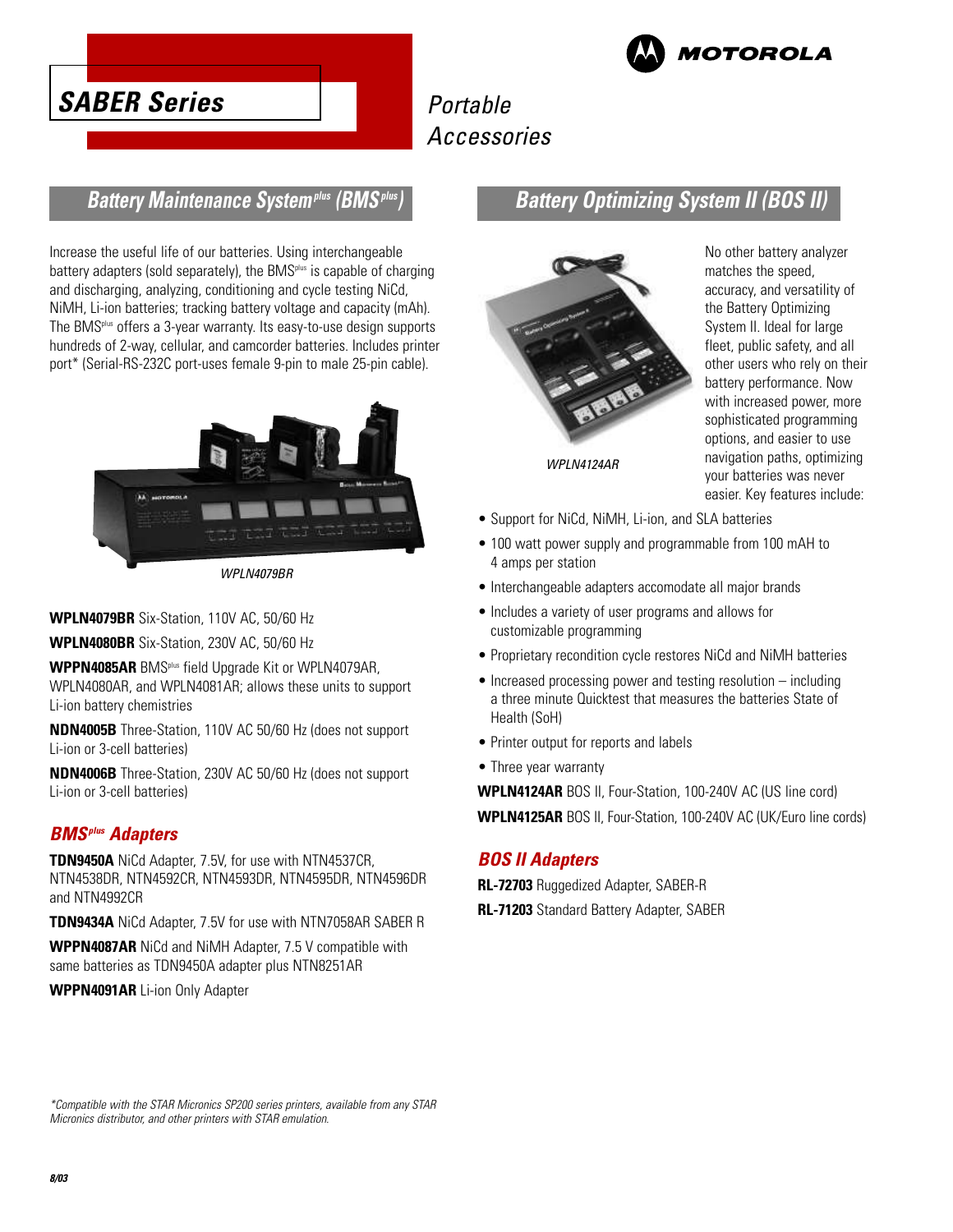

# **SABER Series**

# Portable Accessories

# **Carrying Cases**

A variety of carrying accessories are available for your comfort and convenience. The carrying cases are available in sizes designed to fit your radio and battery and permit audio to be heard clearly.

### **Light Capacity Batteries**



**NTN5579A** Leather Swivel Snap Carry Case (order T-strap and swivel belt loop separately)

NTN5579A

### **Medium Capacity Batteries**

**NTN5577A** Leather Standard Snap Carry Case Belt Loop (order T-strap separately)

**NTN5580A** Leather Swivel Snap Carry Case (order T-strap and swivel belt loop separately)



NTN5577A

### **Ultra High Capacity Batteries**

**NTN5578A** Leather Standard Snap Carry Case with Belt Loop (order T-strap separately)

**NTN5644A** Leather Swivel Snap Carry Case (order T-strap and swivel belt loop separately)

### **Nylon Carry Cases**

**NTN7062A** Nylon Standard Carry Case with Belt Loop (includes Tstrap) for Saber-R only

**NTN7216A** Nylon Swivel Carry Case (Includes T-strap swivel belt loop) for Saber-R only

# **Carrying Accessories**

### **T-Straps**

**NTN5575A** Leather Snap T-Strap for system Saber only

**NTN5574A** Leather Snap T-Strap for all other Saber models



**RLN5373A** Leather Snap T-Strap for carrying case NTN5579 (for use with Li-ion Battery)



### **Belt Loops**

**4282421J06** 2.5˝ Leather Swivel Belt Loop **4205857B01** 3˝ Leather Swivel Belt Loop **PLN7648A** Removable "D" Button. Used in conjunction with swivel belt loop.

4205857B01

**Belt Clips**

**NTN4741B** Removable Belt Clip Attachment **NTN4788B** Removable Belt Clip Attachment, (SECURENET RADIOS)

### **Belt**

**4200865599** 1.75˝ wide leather belt for all models



### **Carrying Strap**



**NTN5243A** Adjustable Black Carrying Strap attaches to "D" ring on case

NTN5243A

### **Chest Pack**

**HLN6602A** Universal Chest Pack with Radio Holder, Pen Holder, and Velcro Secured Pocket

**1505596Z02** Replacement Strap for HLN6602



HLN6602A

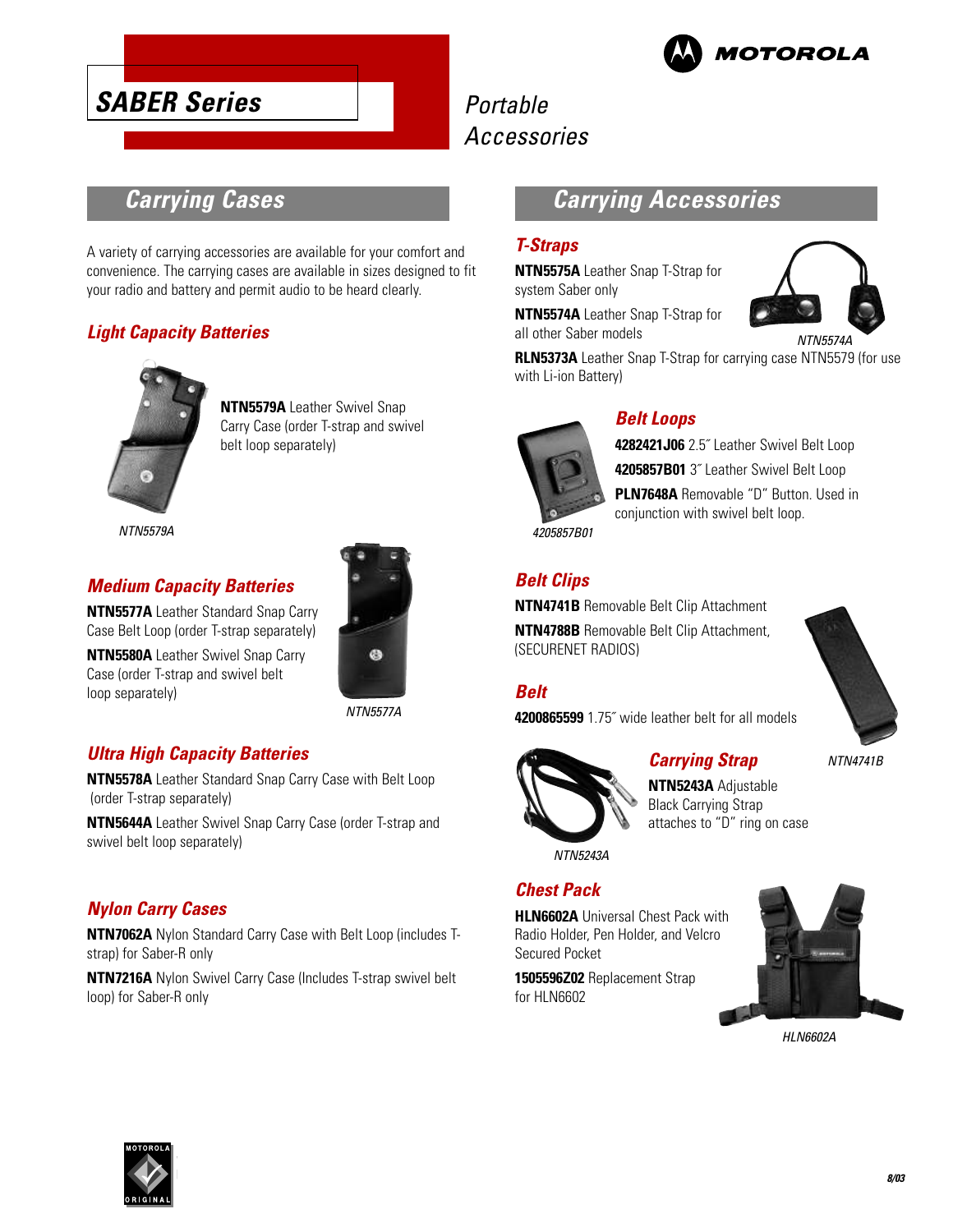



# **Carrying Accessories**

### **Break-a-Way Chest Pack**

All of the same features as the original chest pack (HLN6602A) plus break-a-way tabs that allow the entire pack to be pulled off with approximately 10 lbs of pressure. Perfect for railroads, manufacturing locations, construction sites and anywhere that safety is a concern.

**RLN4570A** Break-A-Way Chest Pack

### **RadioPAK™**



It's different from all other holders or cases: more comfortable, more useful, and more stylish. Worn around the waist, it holds two-way, iDEN portables or cellular phones right at hand. Includes a separate 6˝x 8˝ zippered pouch for other on-thejob necessities. Adjustable nylon weave belt; fits both men and women.

**RI N4570A** 

RLN4815A

**RLN4815A** RadioPAK™ Radio/Utility Case

**4280384F89** Universal RadioPAK™ Belt Lengthener; fits waists larger than 40˝

### **Audio Accessories**



NMN6128C

**NMN6225B** Remote Speaker/Microphone with Coil Cord and Telco Plug

**5005178K01** Earpiece with Cable for use with NMN6166C

### **UHF Public Safety Microphone (PSM)**

This water-resistant microphone includes a high-low audio switch and straight cord. The external antenna provides additional antenna height for better radiation pattern.

**\*NMN6129B** UHF Public Safety Microphone (antenna and Velcro patch must be ordered separately)

**NMN6154B** UHF Public Safety Microphone with 2.5 mm Earphone Jack (antenna, earphone, and Velcro patch must be ordered separately)

**5005178K01** Earpiece with Cable for use with NMN6154B

### **Remote Speaker Microphone (RSM)**

Allows you to talk and listen without removing the radio from the belt, case or charger. Ideal for high noise level environments. This water resistant compact unit has a coiled cord, PTT switch and back cover clip.

**\*NMN6128C** Remote Speaker/Microphone

**\*NMN6166C** Remote Speaker Microphone with 2.5 mm Earphone Jack



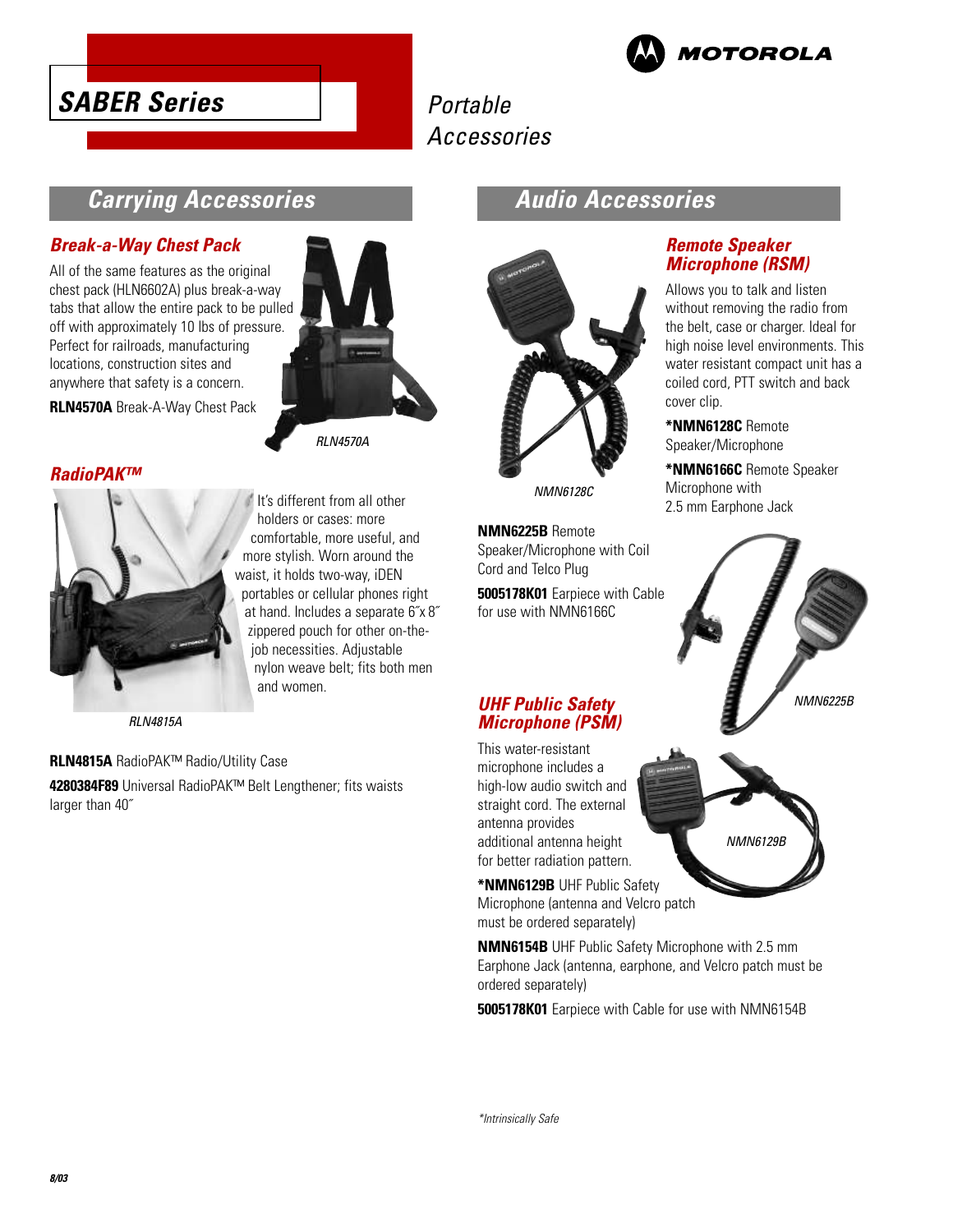

# **Audio Accessories**

### **RSM and PSM Accessories**

**SABER Series**

### **Microphone Accessories**

Antennas for PSM **8505309N09** 400-440 MHz **8505309N10** 440-470 MHz **8505309N11** 470-512 MHz

### **Velcro Patch**

**NLN8410A** Velcro Patch PinAttachment for speaker/microphone assemblies



NLN8410A

### **Epaulet Strap**

Black leather epaulet straps

secure remote speaker microphones to epaulet of shirts or jackets and attach around cord to back of microphone.

### **RLN4294A** Epaulet Strap, Velcro

**RLN4295A** Epaulet Strap, small clip

### **Miscellaneous Accessories**

### **Connector Cover**

**NTN7061A** Universal Connector Cover

### **MicJackets**

NTN7061A

MicJackets provide speaker microphone users with a way to further protect the "head" of their microphone from dust, dirt, metal particles, sweat, body oils and other on-the-job grime; MicJackets also allow the user to handle or interact with the speaker microphone in a more hygenic way.

**RLN4908A** MicJacket, compatible with NMN6128

**RLN5001A** MicJacket, compatible with NMN6166

**RLN5002A** MicJacket, compatible with NMN6225

**RLN4911A** MicJacket, compatible with NMN6154

**RLN5004A** MicJacket, compatible with NMN6129



### **Audio Accessories**

### **Surveillance Kits**

Surveillance accessories allow the user to privately receive communications with the earpiece and are ideal when environments require discreet communications.

### **The following Surveillance Kits require NTN5664D adapter:**

**NSN6050A** Receive-only Surveillance Kit (1-Wire kit)

**\*ZMN6032A** Surveillance Kit with Microphone and PTT Combined (2-Wire Kit)



ZMN6031A

**\*ZMN6031A** Surveillance Kit with Microphone and PTT Separate (3-Wire Kit)

**\*†ZMN6038A** Surveillance Kit with Microphone and PTT Combined, Extra Loud Earpiece (exceeds OSHA limits) (2-Wire Kit)

**\*†ZMN6039A** Surveillance Kit with Microphone and PTT Separate, Extra Loud Earpiece (exceeds OSHA limits) (3-Wire Kit)

**NTN5664D** Surveillance Accessory Adapter (with keyload capability)



\* Intrinsically Safe

† Extra Loud Earphone (exceeds OSHA limits)

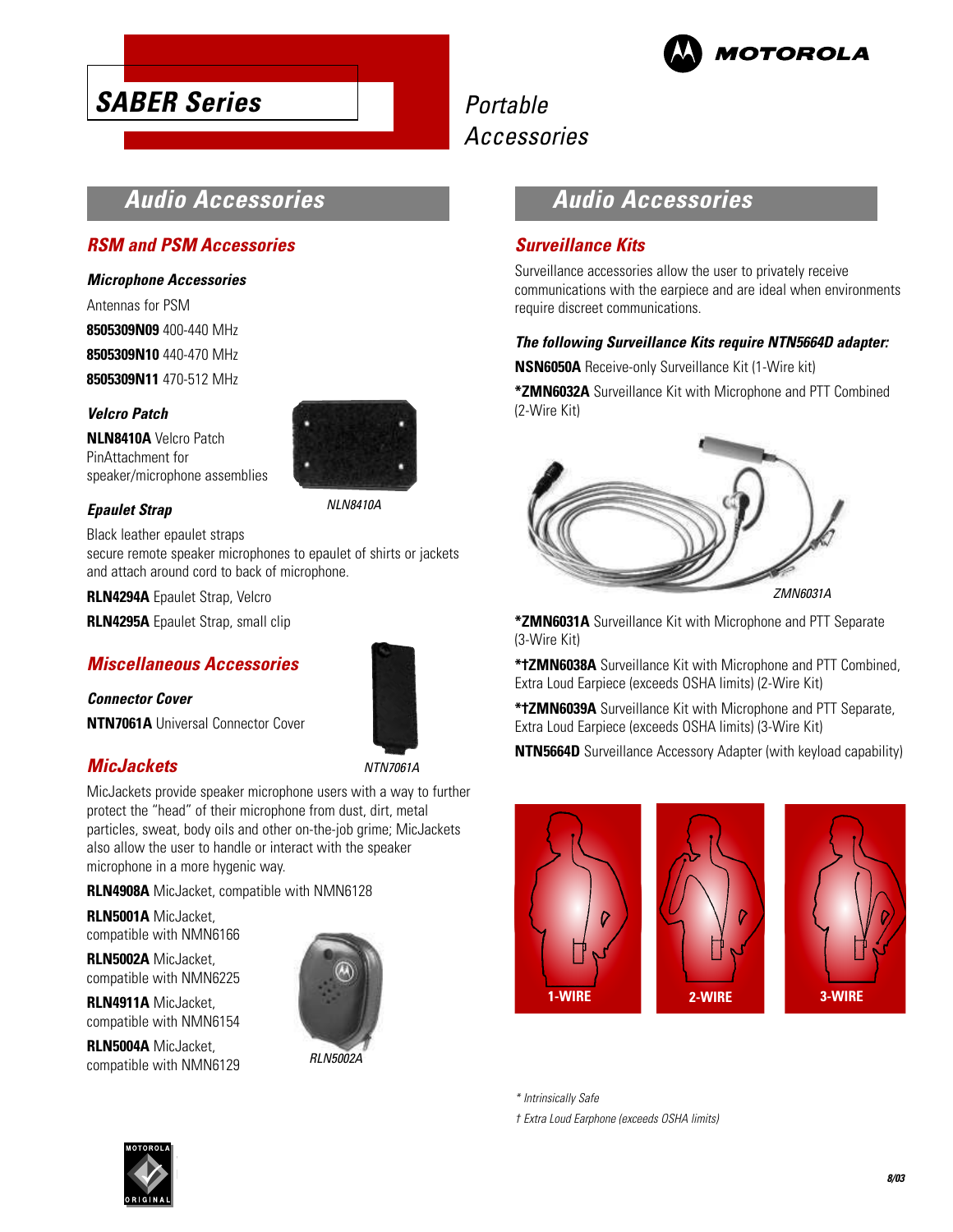



# **Audio Accessories**

### **Noise Kits**

Lightweight translucent tube attaches to Motorola surveillance accessories. Clothing clip prevents the accessory from being pulled from the ear due to body movement or head rotation.

**NTN8370A** Extreme Noise Kit, includes 2 foam earplugs for loud environments, provides 24dB of noise reduction

**NTN8371A** Low Noise Kit, includes rubber eartip for low noise environments, does not provide hearing reduction

**5080384F72** Replacement Foam Plugs; pack of 50 (for use with NTN8370A)

**5080371E73** Beige Replacement Standard Rubber Eartips; for use with NTN8371A, (pack of 25)

**5080371E75** Black Replacement Standard Rubber Eartips; for use with NTN8371A, (pack of 25)

### **Clear Comfortable Earpiece**

The clear comfortable earpiece forms to the inside of your ear and is perfect for low noise environments. Compatible with the NTN8371A, clear acoustic tube assembly, and most surveillance kits

(1-, 2- and 3-wire). This earpiece is made of easy-to-clean chemically inert, hypoallergenic material.Does not provide hearing protection. There are 3 items needed to make this product work: 1. Clear Comfortable

- Earpiece
- 2. Clear Acoustic Tube Assembly (NTN8371A)

3. Surveillance Kits

**RLN4760A** Small Custom Earpiece, right ear

**RLN4763A** Small Custom Earpiece, left, ear

Acoustic Tube\* with Earphone

**RLN4761A** Medium Custom Earpiece, right ear

**RLN4764A** Medium Custom Earpiece, left ear

**RLN4762A** Large Custom Earpiece, right ear

**RLN4765A** Large Custom Earpiece, left ear



# **Audio Accessories**

### **Completely Discreet Earpiece**

Remain discreetly in touch with this miniaturized receiver. All messages received through the user's two-way radio are inductively relayed to the wireless earpiece in the user's ear. Inductive neckloop is easily hidden under the user's clothing for covert operations. Neckloop attaches to the user's Motorola Surveillance Kit providing completely discreet two-way communications. Security operatives, public safety officials, and private investigators can communicate with ease without any visible equipment. Small as it is, it offers a full range of audio functions including automatic squelch, automatic gain control and noise filtering. Must be used in conjunction with a Motorola Surveillance Kit. Just remove the earpiece on any standard 2- or 3-wire surveillance kit and plug in the neckloop for completely discreet communication.

**RLN4922A** Completely Discreet Earpiece Kit; includes wireless earpiece, inductive neckloop, 6 spare batteries and 5 spare ear wax guards

**RLN4919A** Ear wax guards, pack of 5

**RNN4005A** 1.4V Battery, pack of 6

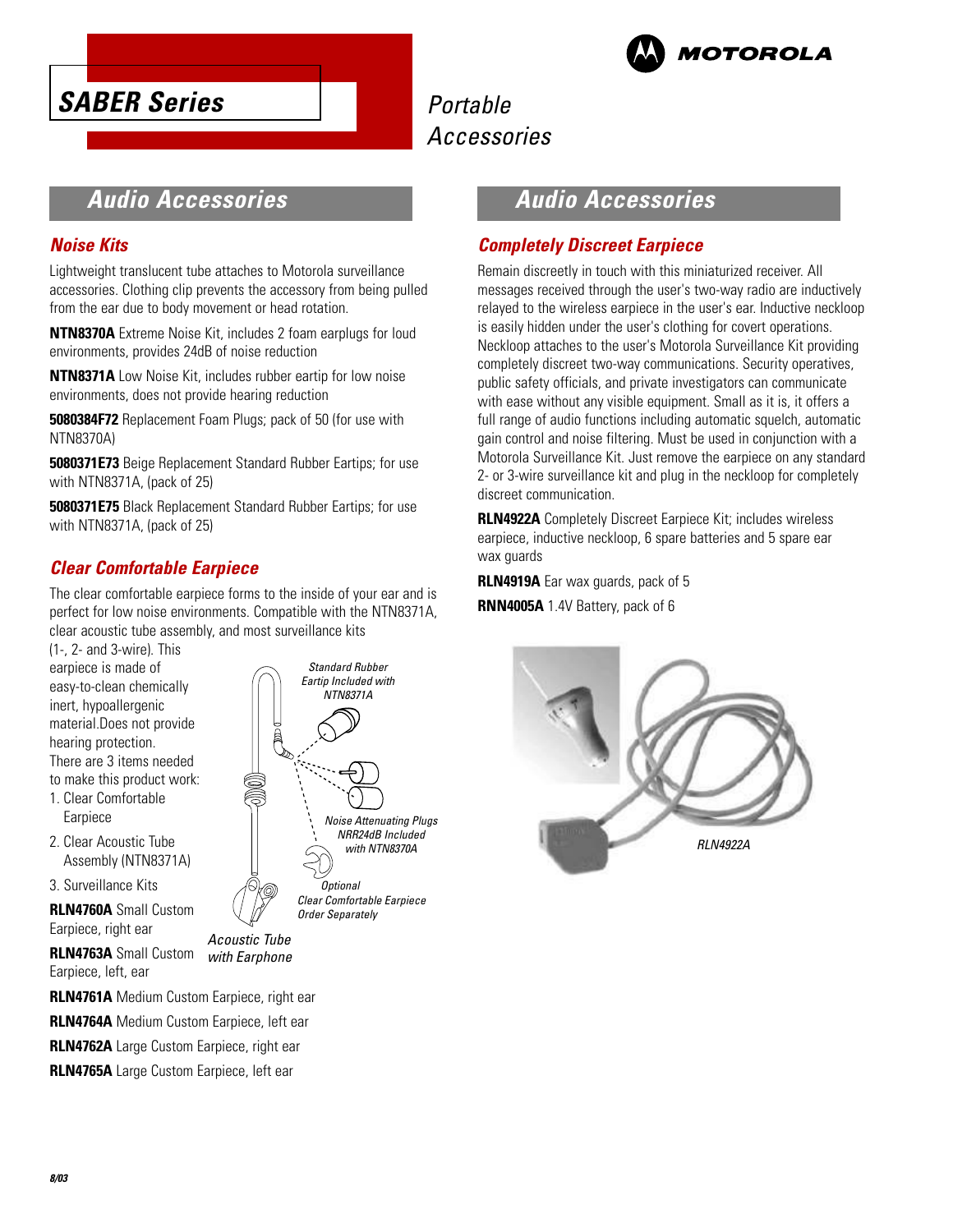

**0180300E25** Earguard with

**\*0180358B38** Remote Push-To-Talk

**\*0180300E83** Remote Push-To-Talk

**0180358B32** Earholder, black, size small; secures ear mic in ear

Adjustable Loop

Ring Switch

Body Switch

# Portable Accessories

# **Audio Accessories**

### **Ear Microphone System (EMS)**

**SABER Series**

This compact unit picks up the voice through bone vibrations in the ear canal. The miniature earpiece leaves the hands free and face unobscured when worn by rescue and hazard protection personnel, who still retain the ability for direct hearing and speaking. For

personnel required to wear breathing apparatus, communications with protective masks are as clear as communications without. And its high speech clarity under noisy environments makes it ideal for high noise environments. Available in PTT or Voice Activated (VOX). Interface Module needs to be ordered separately for EMS to work



Requires interface module, sold separately

**\*BDN6677A** Ear Microphone for standard noise levels (up to 95 db), black

**\*BDN6678A** Ear Microphone for standard noise levels (up to 95 db), beige

**\*BDN6641A** Ear Microphone for high noise levels (up to 105 db), grey

### **Interface Modules For EMS**

**\*BDN6642B** Push-To-Talk Only Interface Module

**\*BDN6643B** Push-To-Talk and Voice-Activated Interface Module



BDN6643B

### **Audio Accessories**

### **Optional Accessories for EMS**



**0180358B33** Earholder, black, size medium; secures ear mic in ear

**0180358B34** Earholder, black, size large; secures ear mic in ear

**0180358B35** Earholder, clear, size small; secures ear mic in ear

**0180358B36** Earholder, clear, size medium; secures ear mic in ear



0180358B33

**0180358B37** Earholder, clear, size large; secures ear mic in ear

**4280369E44** Replaceable Belt Clip with Screws

**5080358B28** Eartips, black, size medium (10 per pack)

**5080358B29** Eartips, black, size large (10 per pack)

**5080358B30** Eartips, beige, size medium (10 per pack)

**5080358B31** Eartips, beige, size large (10 per pack)

### **Flexible Ear Receiver**

Plugs directly into the NTN5212B adapter or the earjack on the speaker/mics. Earpiece utilizes a foam ear cushion and flexible earloop that rests over the ear.

**BDN6717B** Ear Receiver with 2.5 mm Plug

**NTN5212B** Earjack Accessory Adapter; allows use of any audio accessory with a 2.5 mm connection



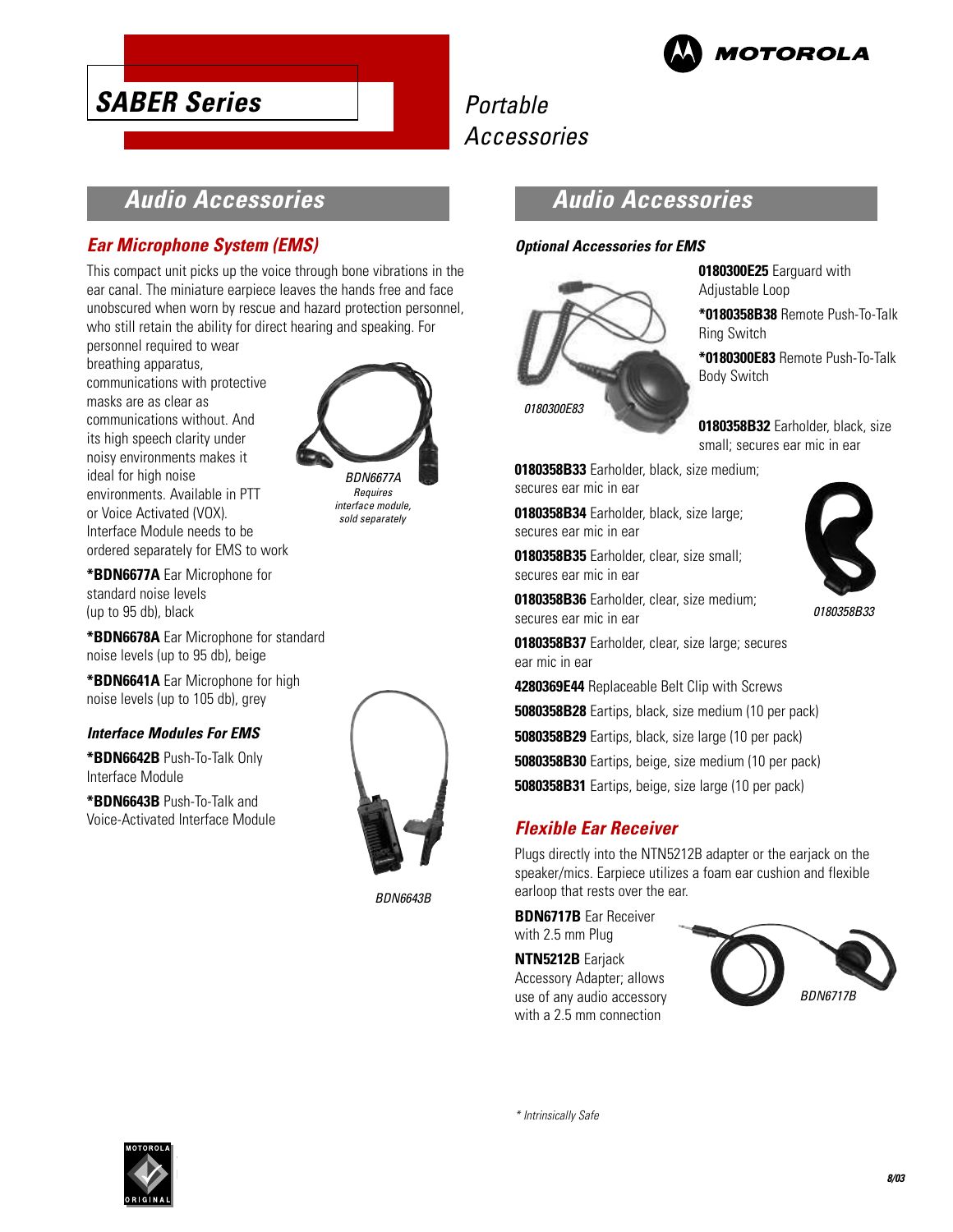



# **Audio Accessories**



**CommPort: Integrated Microphone/Receiver System**

The CommPort system contains a miniature microphone and receiver, and connects to your two-way radio, making it possible to hear and speak under the most adverse conditions.

**\*NTN1623A** Integrated Ear Microphone/Receiver System w/Palm PTT (includes NTN5664D adapter)

**\*NTN1721A** Integrated Ear Microphone/Receiver System w/Ring PTT (includes NTN5664D adapter)

**\*NTN1738A** Intergrated Ear Microphone/Receiver System with Snap-on Side PTT (includes NTN5664D adapter)

**\*NNTN4185A** Integrated Ear Microphone/Receiver System with Remote Push-To-Talk Body Switch (includes NTN5664D adapter)

# **Audio Accessories**

**NKN6524A** Replacement Ring PTT Cable for NTN1721A **NKN6507A** Replacement Palm PTT Cable for NTN1623A

**NKN6526A** Replacement Snap on side PTT Cable for NTN1738A

**NNTN4189A** Replacement Remote Push-to-Talk Body Switch Cable for NNTN4185A

**NTN8821A** CommPort Maintenance Kit, includes replacement ear tubes (quantity 10), windscreens (quantity 2) and microphone seal strips (quantity 10)

**NTN8986A** Adhesive Pads (quantity 90) for secure attachment to ear

**NTN8988A** Ear Straps (quantity 10), for secure attachment to ear

**RLN5037A** Replacement Ear Tubes (pack of 10)

**4285838B01** Replacement Collar Clip

**4202006A01** Replacement Back Cover Clip

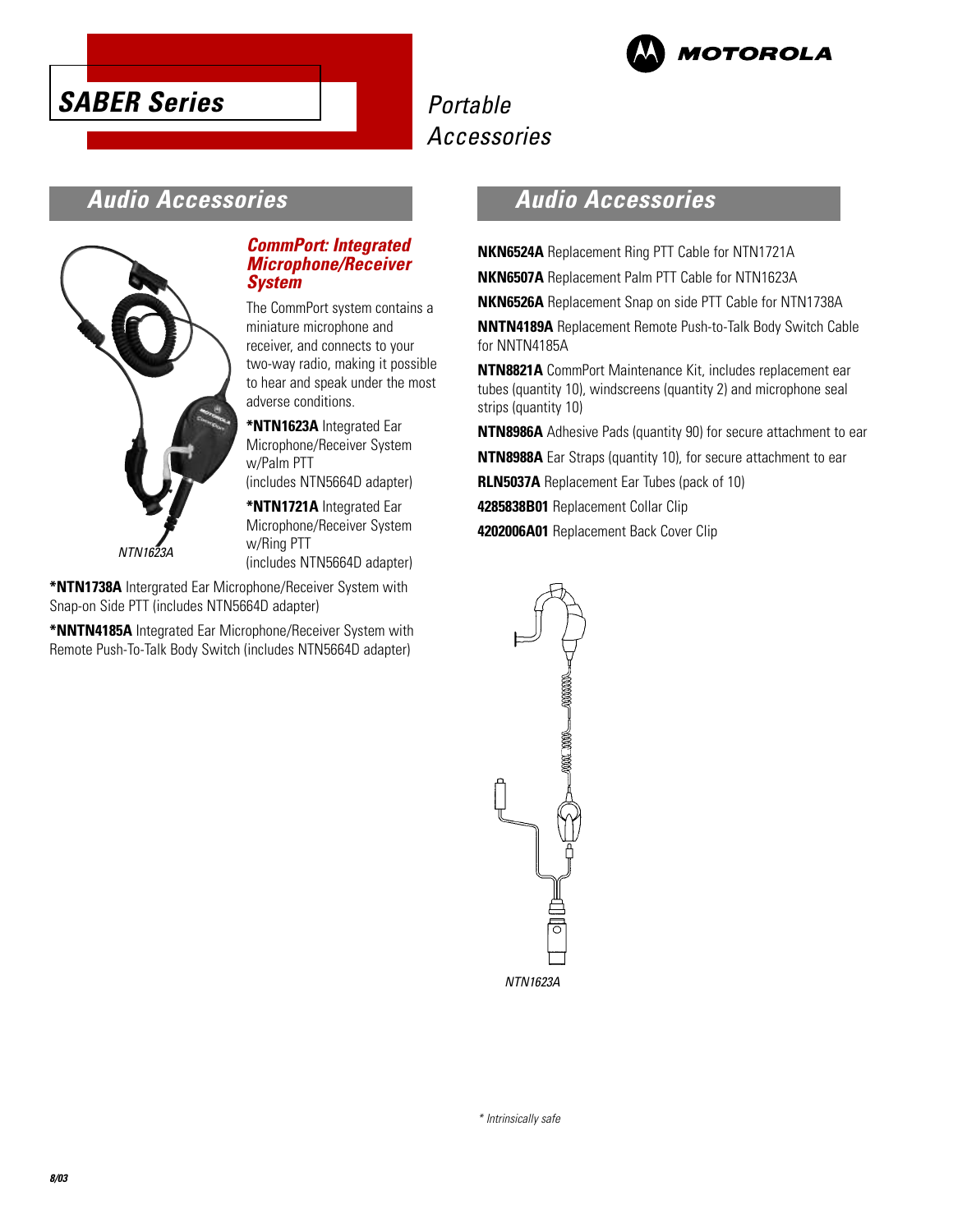

# **Audio Accessories**

### **Lightweight Headsets**

**SABER Series**

Lightweight headsets allow for high clarity, hands-free, discreet twoway communications while adding comfort necessary for extended wear in moderate noise environments.

**\*NMN6050B** Lightweight Headset with Boom Microphone, to be worn on a helmet or safety glasses; requires NTN5913A adapter cable



**\*NTN5913A** Headset Adapter Cable with Bayonet Jack

NMN6050B

### **Heavy Duty Headsets**

Heavy duty headsets include noise canceling boom microphones and can be worn with or without a hardhat. Headsets are for use in noise levels up to 125db. The push-to-talk switch is located on the earcup. The Voice Activated (VOX) module is contained within the headset on voice activated models. Heavy duty headsets require radio adapter cable to be ordered separately.



**BDN6645A** Push-to-Talk Headset with Boom Microphone, requires adapter cable BDN6640A; noise reduction rating = 24db

**BDN6635B** Voice Activated (VOX) Headset with Boom Microphone, requires adapter cable BDN6640A; noise reduction rating = 24db.

**\*BDN6636B** Voice Activated (VOX) Headset with Throat Microphone, requires adapter cable BDN6640A; noise reduction rating  $= 24db$ .

**\*BDN6640A** Radio Adapter Cable

# **Audio Accessories**

### **Vehicular Adapter**

The SVA console kits, allow use of the portable radio in a mobile application. Order antenna separately.

**NNSN6054A** 12-Watt External Speaker

**HMN1056D** Microphone, compact palm

**HMN1035C** Microphone, heavy-duty palm

**NMN6150A** Microphone, full-featured display (all other Saber Models except Startsite Saber SST/ATS)



NSN6054A

**NMN6169A** Microphone, full-featured systems Saber display (compatible only with system Saber)

**NTN7227E** SVA charging console includes power cables and hardware

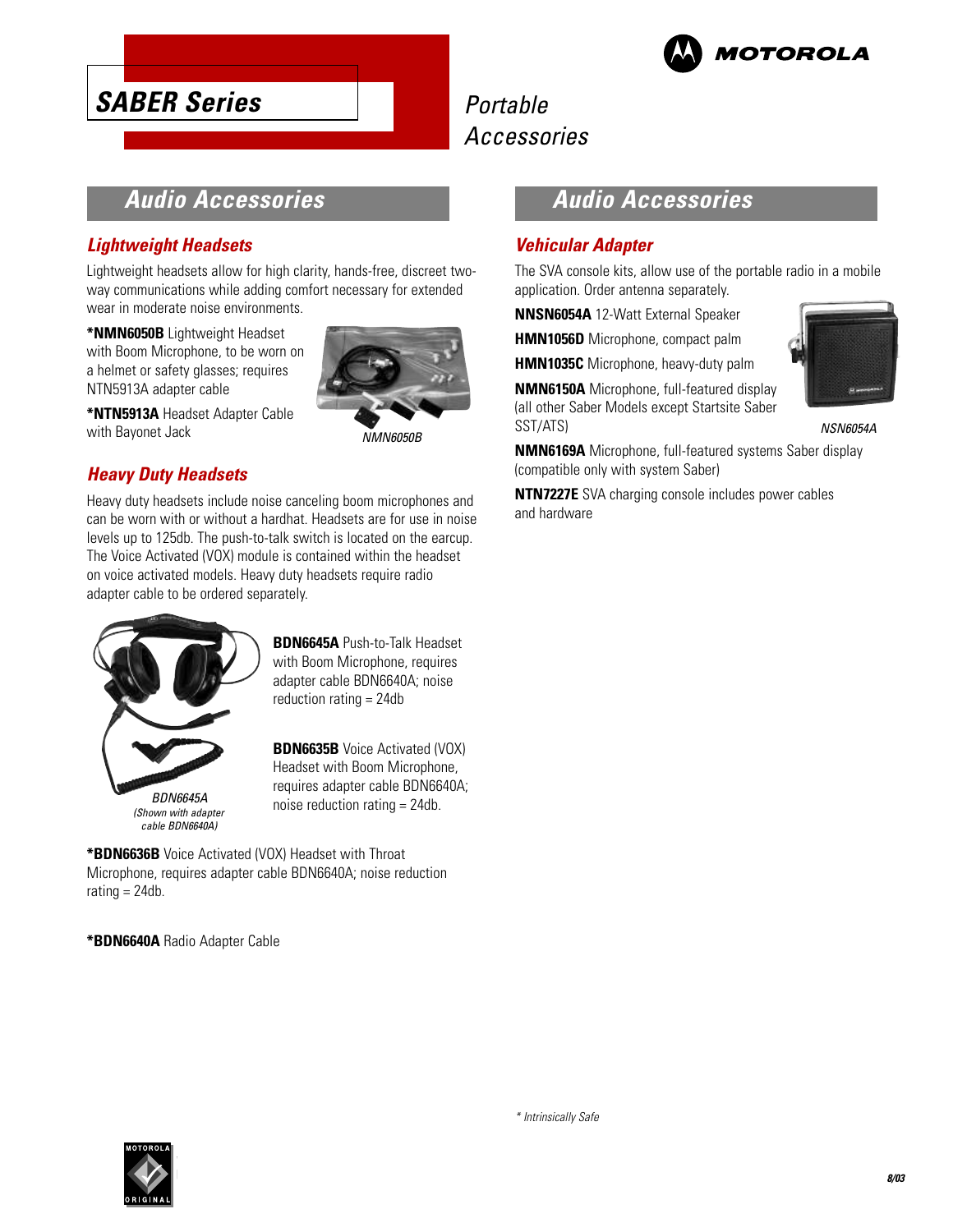



# Antennas, **Batteries**

## **Heliflex Antennas**

Motorola Heliflex antennas are specifically engineered for maximum output and greatest communication coverage.

### **UHF Band**

**8505816K24** 403-430 MHz Heliflex, 3˝

**8505816K25** 440-470 MHz Heliflex, 3˝

**8505816K26** 470-512 MHz Heliflex, 3˝

### **High Band**

**8505816K22** 136-150.8 MHz Heliflex, 6.5˝

**8505816K21** 150.8-162 MHz Heliflex, 6˝

**8505816K23** 162-174 MHz Heliflex, 6˝

**8505816K01** 136-150.8 MHz Heliflex, 6.5˝





8505816K24

# **Portable Batteries**

### **Nickel-Cadmium Premium**

Part Number: **NTN4593DR** Volts: 7.5 Avg. mAh: 1100 Height: 3-1/4˝ Intrinsically Safe: No

Part Number: **NTN4595DR** Volts: 7.5 Avg. mAh: 1800 Height: 4˝ Intrinsically Safe: No

Part Number: **NTN4657AR** Volts: 7.5 Avg. mAh: 1100 Height: 4˝ Intrinsically Safe: No CSA: Yes

Part Number: **NTN4538DR** (Submersible) Volts: 7.5 Avg. mAh: 1100 Height: 3-1/4˝ Intrinsically Safe: Yes

Part Number: **NTN4596DR** (Submersible) Volts: 7.5 Avg. mAh: 1800 Height: 4˝ Intrinsically Safe: Yes



NTN4596DR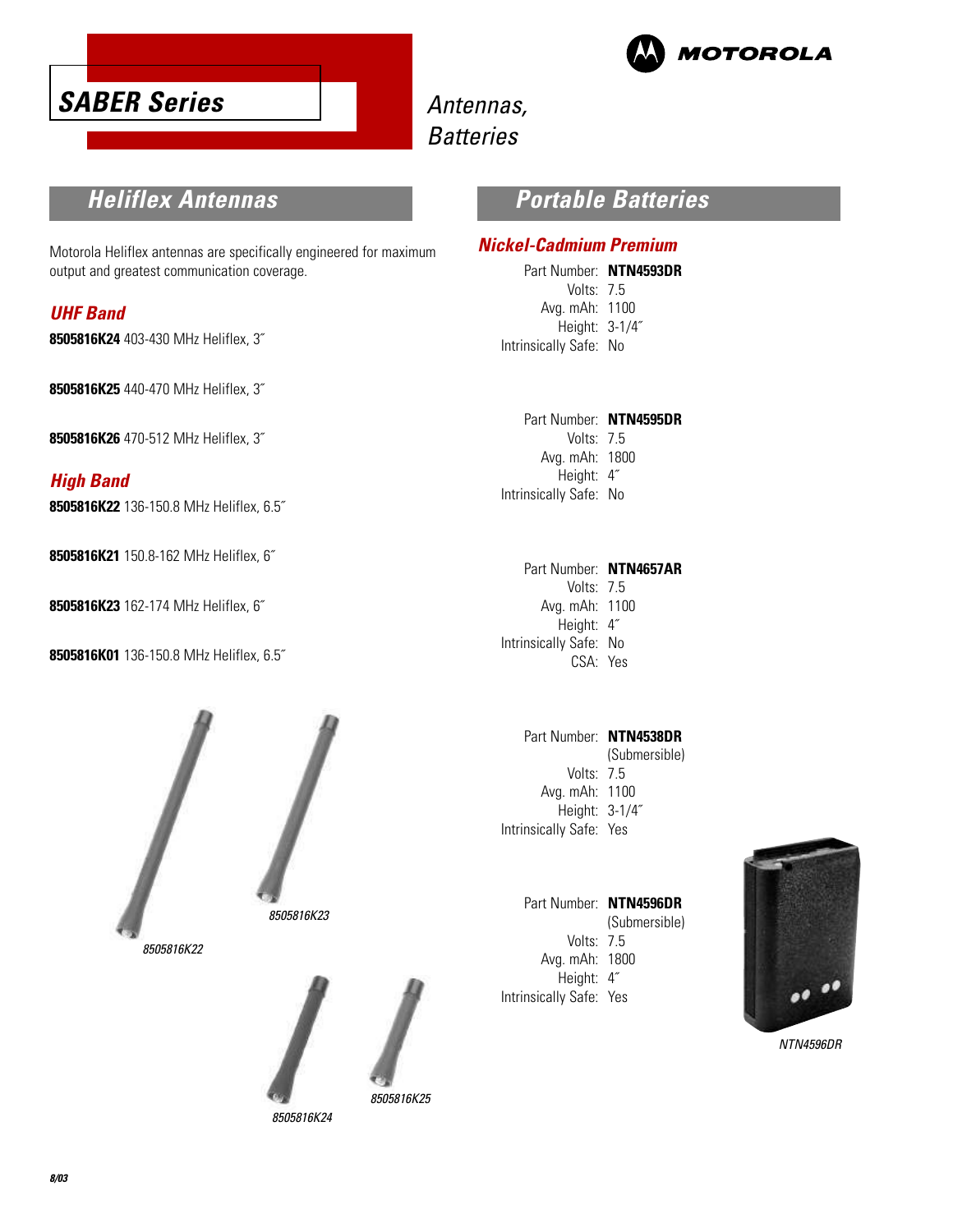



# **Batteries**

# **Portable Batteries**

| Part Number: NTN4992CR  |               |
|-------------------------|---------------|
|                         | (Submersible) |
| Volts: 7.5              |               |
| Avg. mAh: 1800          |               |
| Height: 4"              |               |
| Intrinsically Safe: Yes |               |

Part Number: **NTN7058AR**

Volts: 7.5 Avg. mAh: 1800 Height: 4˝ Intrinsically Safe: Yes

(Submersible/ Ruggedized)

NTN7058AR

### **Nickel Metal Hydride Premium**

Part Number: **NTN7014BR** Volts: 7.5 Avg. mAh: 950 Height: 3-1/4˝ Intrinsically Safe: No

Part Number: **NTN8251AR** Volts: 7.5 Avg. mAh: 1650 Height: 3-1/4˝ Intrinsically Safe: Yes

### **Portable Batteries**

### **Lithium-ion Premium**

Part Number: **NTN8818A** Volts: 7.2 Avg. mAh: 1700 Height: 2-3/8˝ Intrinsically Safe: No

### **Nickel-Cadmium impres™**

To maximize impres battery features and benefits, an impres charger must be used.

|                        | Part Number: HNN9033AR |
|------------------------|------------------------|
| Volts: $75$            |                        |
| Avg. mAh: 1800         |                        |
| Height: 4"             |                        |
| Intrinsically Safe: No |                        |
|                        |                        |

|                         | Part Number: HNN9034AR |
|-------------------------|------------------------|
| Volts: 75               |                        |
| Avg. mAh: 1800          |                        |
| Height: 4"              |                        |
| Intrinsically Safe: Yes |                        |



HNN9033AR

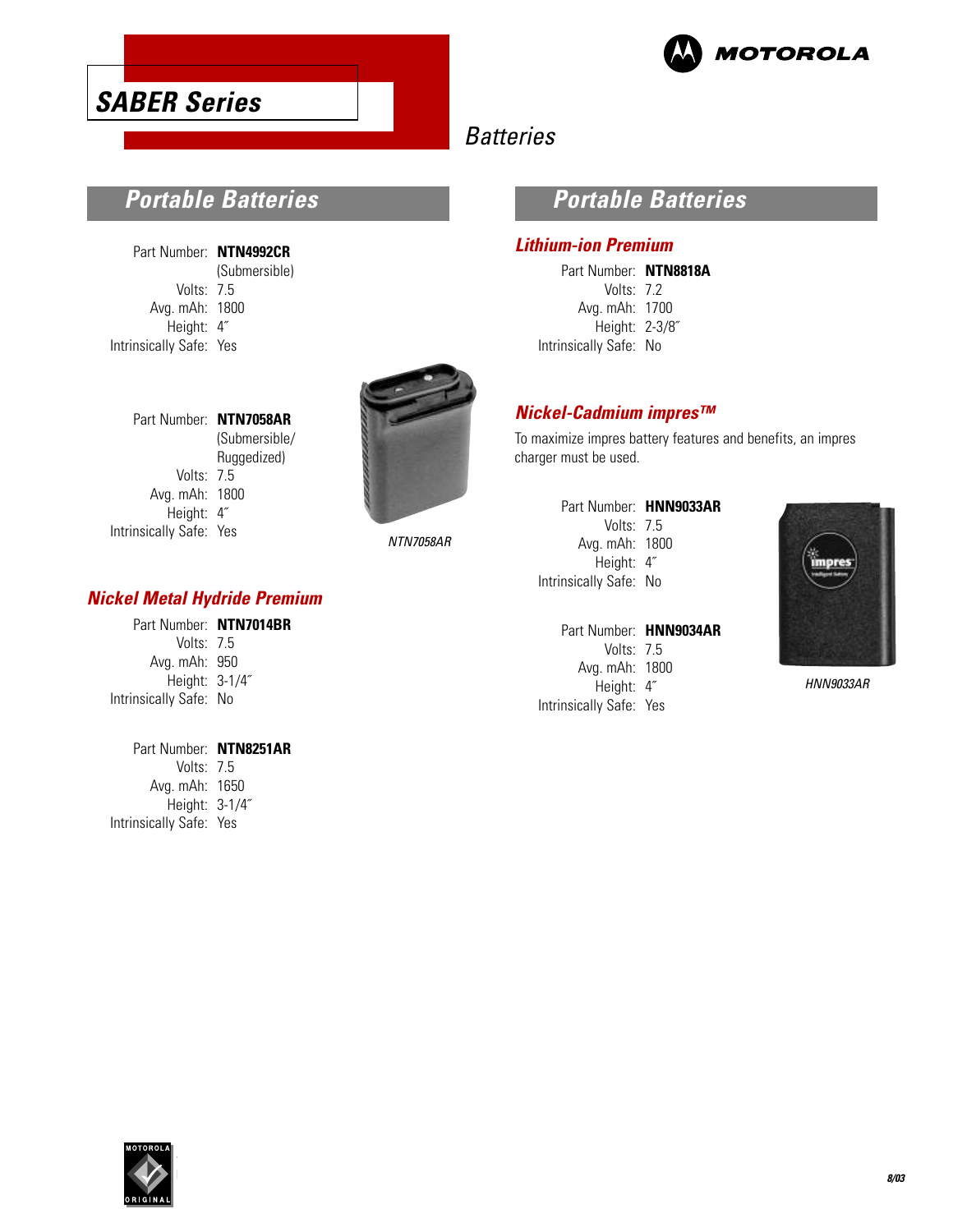



# Service Tools,

Aids

# **Service Tools**



6680370B89

**\*6680371B02** Button Screwdriver Bit, Removes Button Screw

**RSX4043A** Torque Screwdriver, Order Bits Separately

**6680370B89** Spanner Wrench, Removes Spanner Nuts at the Bottom of the Radio

**6680371B34** Spanner Tool, Removes Antenna Nut

**6680370B88** Spanner Tool, Removes Nuts for Volume Control and Channel Selector Switch

**6680321B78** Phillips Power Bit #0, Removes Radio Screws

# 6680321B78

# **Service Aids**



REN4001C

### **Housing Eliminator**

Replace radio housing while servicing unit. Electrical test points can be accessed on back of RF board.

**REN4001C** Housing Eliminator

### **Battery Eliminator**

The Battery eliminator acts like a battery with a cable to access a DC external power supply. It is ideal to inspect transmitters and receivers on incoming radios. Reverse power supply polarity protection and input fuse protection are provided.

**RTL4224A** Battery Eliminator



RTL4224A

# **Service Aids**

### **Field Modification Kit**

Allows for quick field modification of RTX4005 "A" test sets to provide operation with the radio.

**RPX4665A** Field Modification Kit, RTX4005A







### **Radio Interface Box**

Links radio programming cable and computer interface. Provides required voltage shift to enable communications between radio and computer. Requires computer interface cable and programming cable, and a 9 volt snap type battery (6082728J01), order separately.

**RLN4008E** Radio Interface Box





3080369B71

### **Computer Interface Cable**

Used to connect computers serial adapter to radio interface box.

**3080369B71** Cable, RIB to 25 pin D

**3080369B72** Cable, RIB to 9 pin D

# **Wall Mounted Power Supply**

Used to supply power to radio interface box, RLN4008E. **0180357A57** Wall Mounted Power Supply, 110 Volts **0180358A56** Wall Mounted Power Supply, 220 Volts

\* for Public Safety Remote Speaker Microphone Accessory (NMN6129A) only.